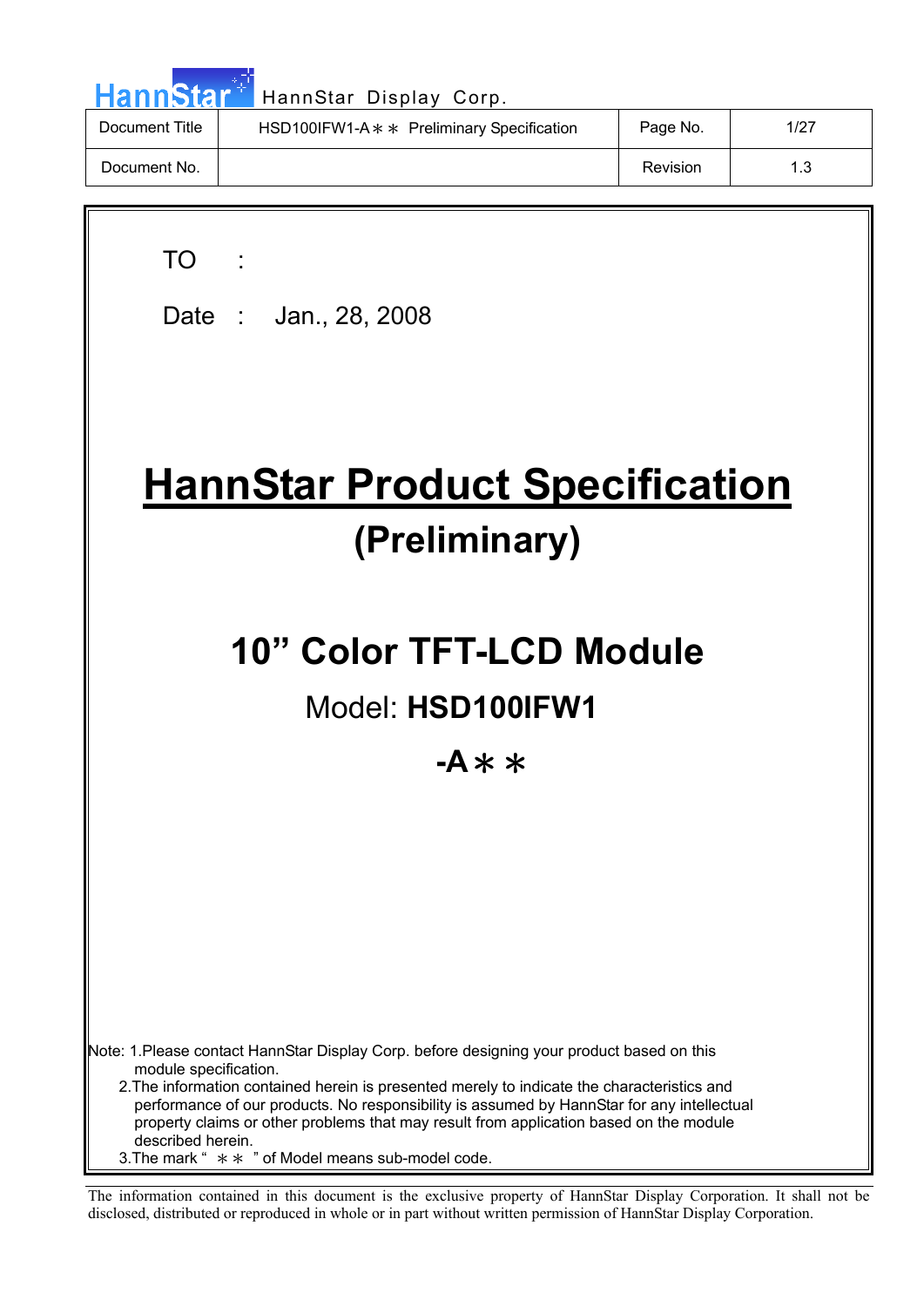| ann | . N |  |
|-----|-----|--|
|     |     |  |

 $\overline{\mathbb{F}}$ 

## HannStar Display Corp.

| Document Title | HSD100IFW1-A * * Preliminary Specification | Page No. | 2/27 |
|----------------|--------------------------------------------|----------|------|
| Document No.   |                                            | Revision | 1.3  |

| <b>Record of Revisions</b> |                |           |                                                       |  |  |
|----------------------------|----------------|-----------|-------------------------------------------------------|--|--|
|                            |                | Sub-Model |                                                       |  |  |
| Rev.                       | Date           |           | Description of change                                 |  |  |
| $1.3$                      | Jan., 28, 2008 |           | Preliminary Product Specification was first released. |  |  |
|                            |                |           |                                                       |  |  |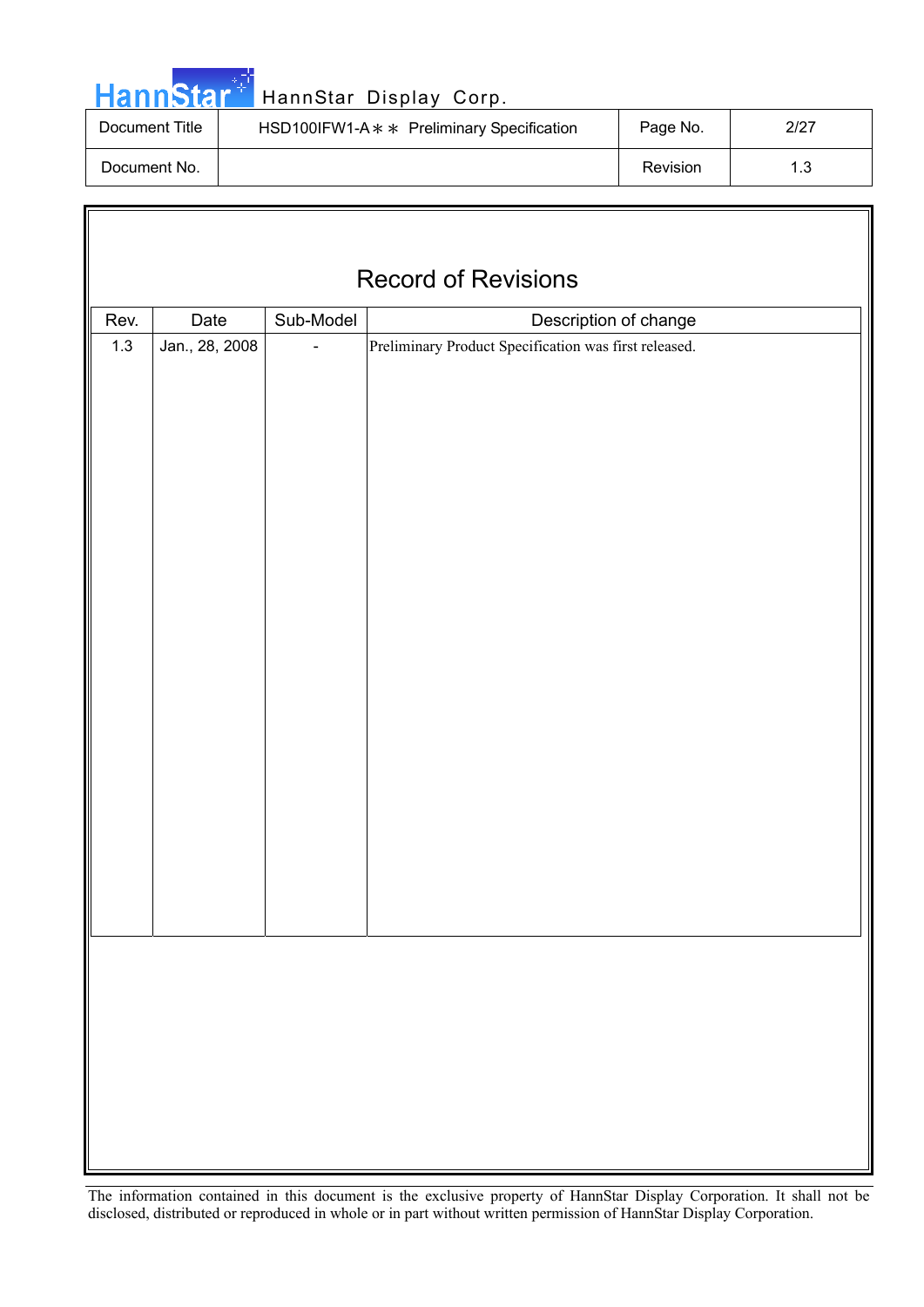|  |  | <b>HannStar</b> |  |
|--|--|-----------------|--|
|  |  |                 |  |

## HannStar Display Corp.

| Document Title | HSD100IFW1-A * * Preliminary Specification | Page No. | 3/27 |
|----------------|--------------------------------------------|----------|------|
| Document No.   |                                            | Revision | ں ا  |

## **Contents**

| 1.0  |                                                                                                                                                                                                                                    | p.4  |
|------|------------------------------------------------------------------------------------------------------------------------------------------------------------------------------------------------------------------------------------|------|
| 2.0  |                                                                                                                                                                                                                                    | p.5  |
| 3.0  |                                                                                                                                                                                                                                    | p.6  |
| 4.0  |                                                                                                                                                                                                                                    | p.10 |
| 5.0  |                                                                                                                                                                                                                                    | p.11 |
| 6.0  |                                                                                                                                                                                                                                    | p.13 |
| 7.0  |                                                                                                                                                                                                                                    | p.19 |
| 8.0  | Outline dimension <i>manually continued and manually continued</i> and the continued and the continued and the continued and the continued and continued and continued and continued and continued and continued and continued and | p.20 |
| 9.0  |                                                                                                                                                                                                                                    | p.21 |
| 10.0 |                                                                                                                                                                                                                                    | p.22 |
| 11.0 |                                                                                                                                                                                                                                    | p.23 |
| 12 O |                                                                                                                                                                                                                                    | p.24 |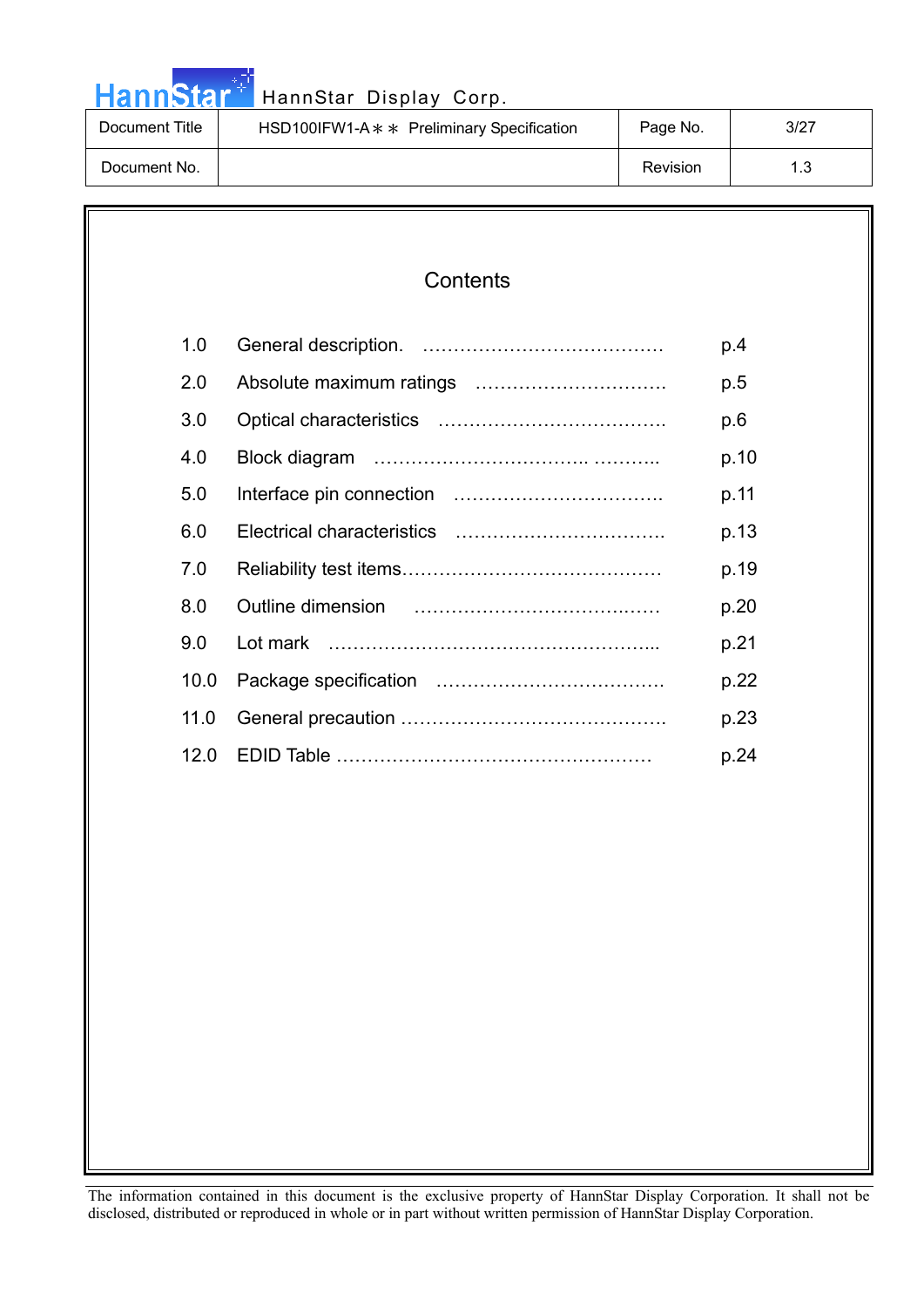

## HannStar<sup>t H</sup> HannStar Display Corp.

| Document Title | HSD100IFW1-A * * Preliminary Specification | Page No. | 4/27 |
|----------------|--------------------------------------------|----------|------|
| Document No.   |                                            | Revision |      |

## **1.0 GENERAL DESCRIPTION**

#### **1.1 Introduction**

HannStar Display model HSD100IFW1-A is a color active matrix thin film transistor (TFT) liquid crystal display (LCD) that uses amorphous silicon TFT as a switching device. This model is composed of a TFT LCD panel, a driving circuit and a back light system. This TFT LCD has a 10.0 (17:10) inch diagonally measured active display area with 3072 x 600 dot (1024 horizontal by 600 vertical pixel) resolution.

### **1.2 Features**

- $\Box$  10 (17:10 diagonal) inch configuration
- One channel LVDS interface
- RoHS Compliance

### **1.3 Applications**

- Mobile NB
- Digital Photo frame
- Display terminal for AV application

### **1.4 General information**

| Item                     |                   | Specification                              | Unit   |
|--------------------------|-------------------|--------------------------------------------|--------|
| <b>Outline Dimension</b> |                   | 235 x 145.8 x 5.5 (Typ.)                   | mm     |
| Display area             |                   | 220.416(H) x 129.15(V)                     | mm     |
| Number of Pixel          |                   | 1024 RGB(H) x600(V)                        | pixels |
| Pixel pitch              |                   | $0.21525(H) \times 0.21525(V)$             | mm     |
| Pixel arrangement        |                   | <b>RGB Vertical stripe</b>                 |        |
| Display mode             |                   | Normally white                             |        |
| Surface treatment        |                   | Antiglare, Hard-Coating (3H) with EWV film |        |
| Weight                   |                   | $(259.9)$ (Typ.)                           | g      |
| Back-light               |                   | Single LED (Side-Light type)               |        |
| Power                    | Logic System      | (36.4)(Typ.)                               | mW     |
| Consumption              | <b>B/L System</b> | (1.98)(Max.)                               | W      |

#### **1.5 Mechanical Information**

| Item                      |                | Min.  | Typ.    | Max.  | Unit |
|---------------------------|----------------|-------|---------|-------|------|
| Module<br><b>Size</b>     | Horizontal (H) | 234.5 | 235     | 235.5 | mm   |
|                           | Vertical (V)   | 145.3 | 145.8   | 146.3 | mm   |
|                           | Depth (D)      |       | 5.5     | 5.8   | mm   |
| Weight (Without inverter) |                |       | (259.9) |       | g    |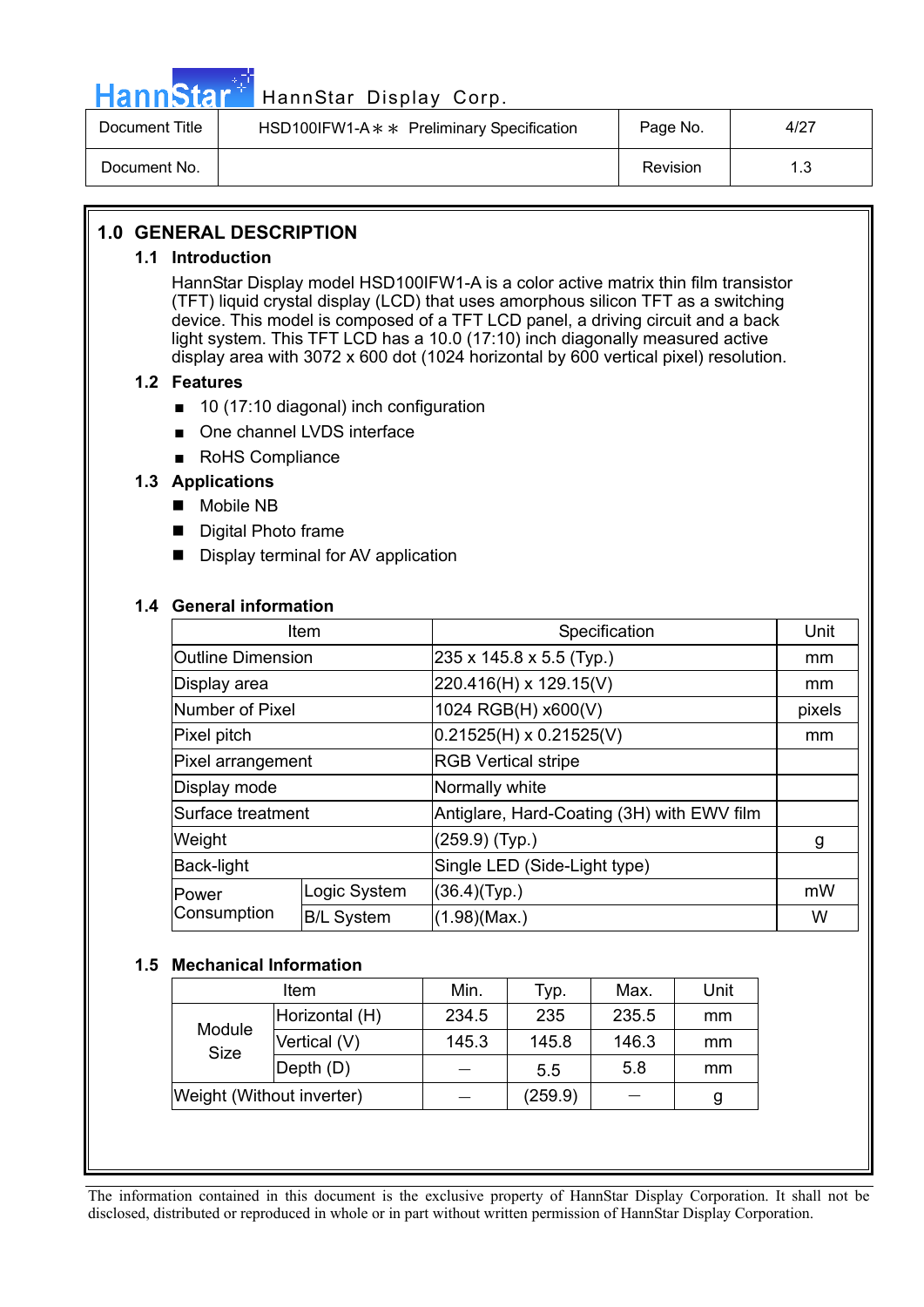

## Hann Star<sup>th</sup> HannStar Display Corp.

| Document Title | HSD100IFW1-A $*$ Preliminary Specification | Page No. | 5/27 |
|----------------|--------------------------------------------|----------|------|
| Document No.   |                                            | Revision |      |

## **2.0 ABSOLUTE MAXIMUM RATINGS 2.1 Electrical Absolute Rating**

## **2.1.1 TFT LCD Module**

| Item                     | Symbol                     | Min.   | Max.     | Unit | <b>Note</b> |  |
|--------------------------|----------------------------|--------|----------|------|-------------|--|
|                          | $V_{DD}$                   | $-0.3$ | 5.5      | v    | $GND=0$     |  |
|                          | $\mathsf{V}_{\mathsf{GH}}$ | $-0.3$ | 15.5     |      | $GND=0$     |  |
| Power supply voltage     | $V_{GL}$                   | $-6.8$ | 0.3      |      | $GND=0$     |  |
|                          | $V_{GH}$ - $V_{GL}$        | $-6.5$ | 15.2     | v    |             |  |
|                          | V <sub>COM</sub>           | $-0.3$ | 5.5      | v    |             |  |
| Logic Signal Input Level | $V_1$                      | $-0.3$ | $V_{DD}$ |      |             |  |

## **2.1.2 Back-Light Unit**

| Item        | Symbol | Typ. | Max.  | Jnit | <b>Note</b>    |
|-------------|--------|------|-------|------|----------------|
| LED current |        | 200  | $- -$ | mA   |                |
| LED voltage | v      | 9.9  | 10.5  |      | $(1)$ $(2)(3)$ |

Note (1) Permanent damage may occur to the LCD module if beyond this specification. Functional operation should be restricted to the conditions described under normal operating conditions.

- (2) Ta = $25 \pm 2^{\circ}$ C
- (3) Test Condition: LED current 200 mA

## **2.2 Environment Absolute Rating**

| Item                         | Symbol | Min. | Max. | Unit   | <b>Note</b> |
|------------------------------|--------|------|------|--------|-------------|
| <b>Operating Temperature</b> | opa    | -20  |      |        |             |
| Storage Temperature          | stg    | -30  | 80   | $\sim$ |             |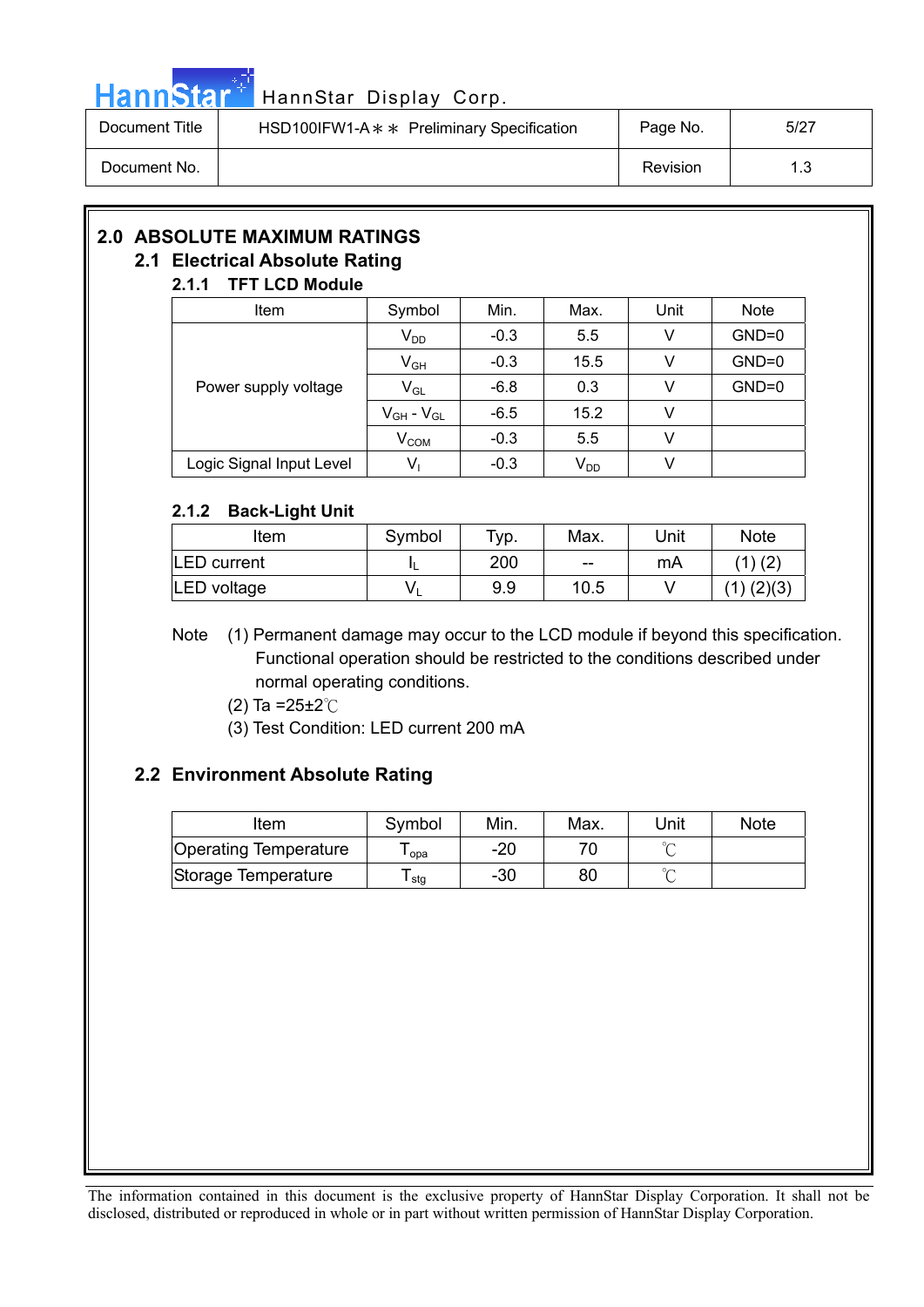

# HannStar<sup>t HannStar Display Corp.</sup>

| Document Title | HSD100IFW1-A $*$ Preliminary Specification | Page No. | 6/27 |
|----------------|--------------------------------------------|----------|------|
| Document No.   |                                            | Revision |      |

| Item                         |             |                           | Symbol Condition | Min.    | Typ.  | Max.           | Unit            | <b>Note</b>             |
|------------------------------|-------------|---------------------------|------------------|---------|-------|----------------|-----------------|-------------------------|
| Contrast                     |             | <b>CR</b>                 |                  | 400     | 500   |                |                 | (1)(2)                  |
| Response                     | Rising      | $\mathsf{T}_{\mathsf{R}}$ |                  |         | 5     | $\overline{7}$ |                 |                         |
| ltime                        | Falling     | $\mathsf{T}_\mathsf{F}$   |                  |         | 20    | 28             | msec            | (1)(3)                  |
| White luminance<br>(Center)  |             | $Y_L$                     |                  | 200     | 220   |                | $\text{cd/m}^2$ | (1)(4)<br>$(I_L=200mA)$ |
|                              |             | $W_{x}$                   | $\Theta = 0$     | 0.260   | 0.310 | 0.360          |                 |                         |
|                              | White       | $W_{V}$                   | Normal           | 0.280   | 0.330 | 0.380          |                 |                         |
|                              |             | Gx                        | viewing          | 0.261   | 0.311 | 0.361          |                 |                         |
| Color<br>chromaticity        | Green       | Gy                        | angle            | 0.496   | 0.546 | 0.596          |                 |                         |
| (CIE1931)                    |             | <b>Bx</b>                 |                  | 0.102   | 0.152 | 0.202          |                 |                         |
|                              | <b>Blue</b> | By                        |                  | 0.091   | 0.141 | 0.191          |                 |                         |
|                              |             | <b>Rx</b>                 |                  | 0.532   | 0.582 | 0.632          |                 | (1)(4)                  |
|                              | Red         | <b>Ry</b>                 |                  | 0.299   | 0.349 | 0.399          |                 |                         |
|                              |             | $\Theta_L$                |                  | 70      | 80    |                |                 |                         |
| Viewing                      | Hor.        | $\Theta$ R                |                  | 70      | 80    | $\equiv$       |                 |                         |
| angle                        |             | $\Theta$ u                | CR>10            | 70      | 80    |                |                 |                         |
|                              | Ver.        | $\Theta_{\mathsf{D}}$     |                  | 70      | 80    |                |                 |                         |
| <b>Brightness uniformity</b> |             | B <sub>UNI</sub>          | $\Theta = 0$     | 70      |       |                | $\%$            | (5)                     |
| <b>Optima View Direction</b> |             |                           |                  | O'<br>6 | clock |                |                 | (6)                     |

## **3.2 Measuring Condition**

- $\blacksquare$  Measuring surrounding: dark room
- **E** LED current  $I_L$ : 200mA
- Ambient temperature: 25±2<sup>o</sup>C
- $\blacksquare$  30min. warm-up time.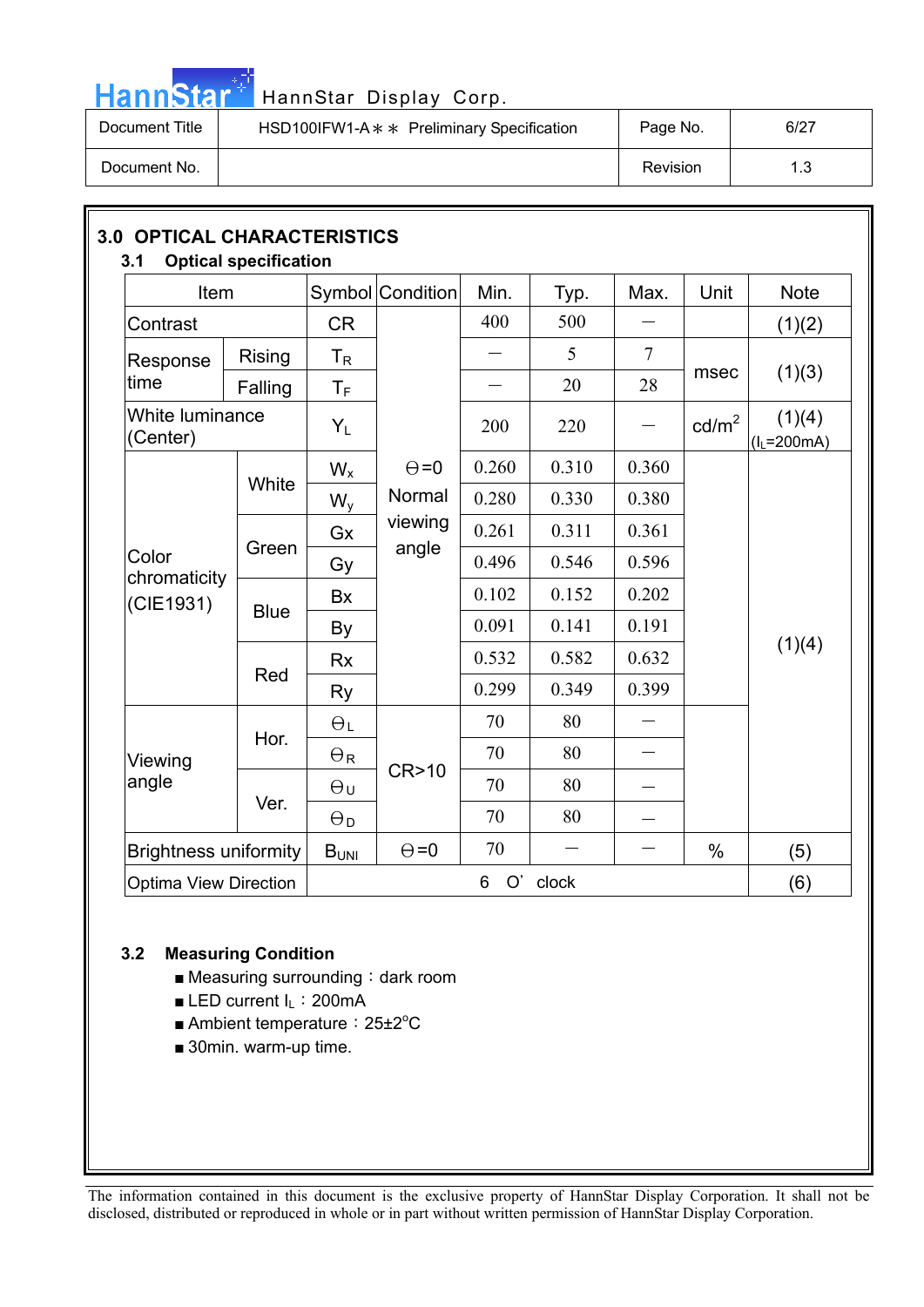

Luminance with all pixels white

 $CR = -$ 

Luminance with all pixels black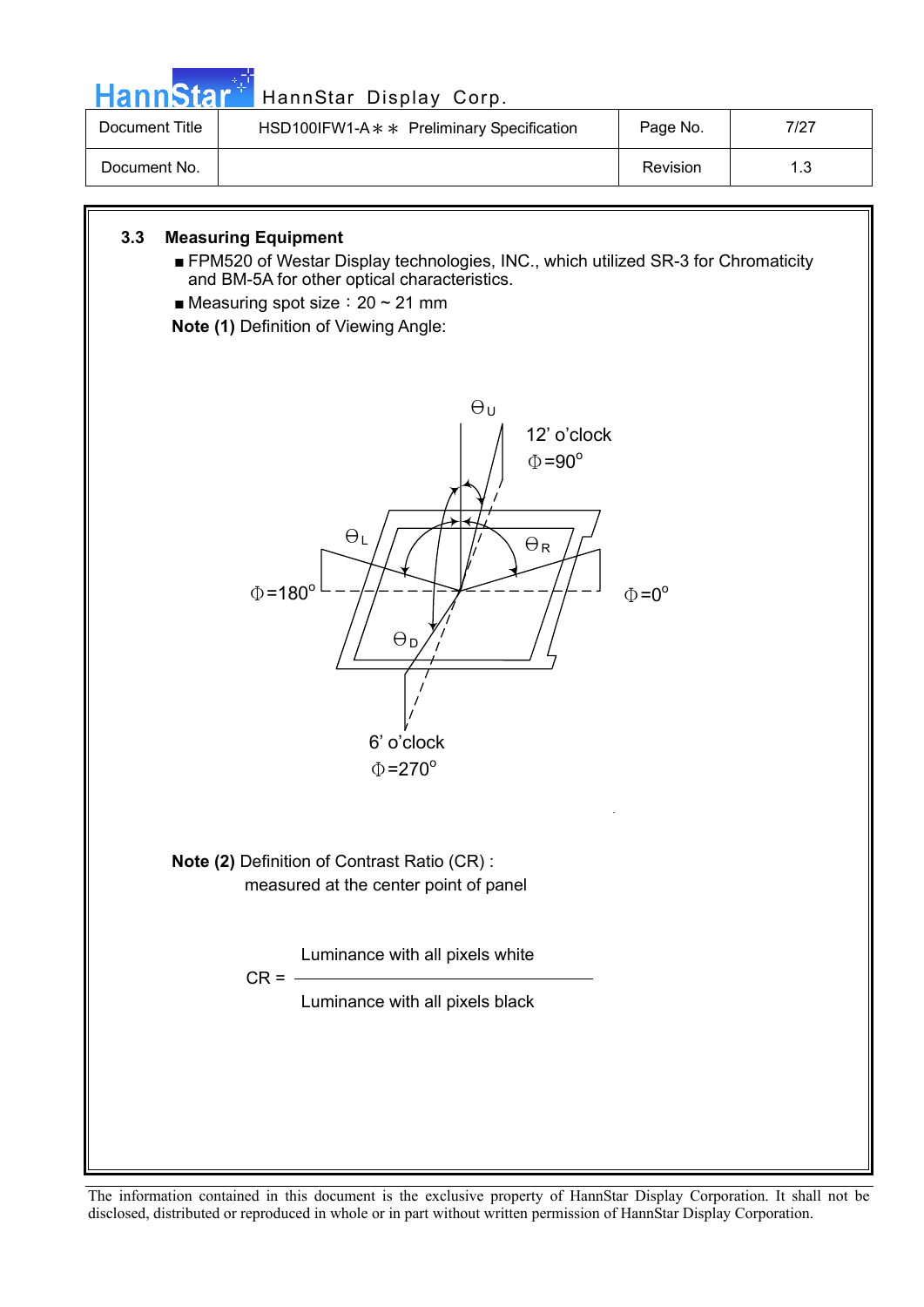| <b>HannStart</b> | HannStar Display Corp.                     |          |      |
|------------------|--------------------------------------------|----------|------|
| Document Title   | HSD100IFW1-A * * Preliminary Specification | Page No. | 8/27 |
| Document No.     |                                            | Revision | 1.3  |

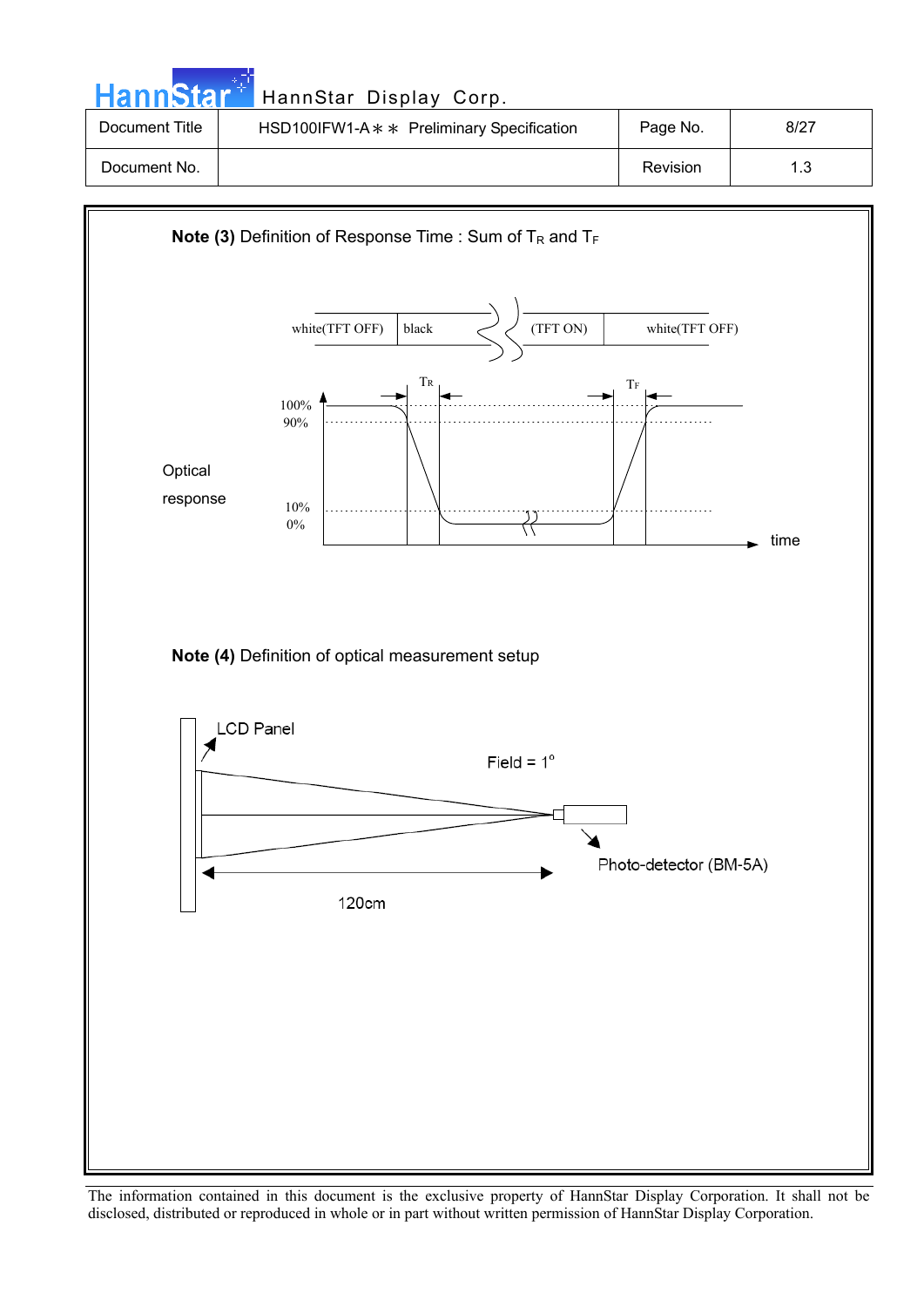| HannStar <sup>*</sup> | HannStar Display Corp.                     |          |      |
|-----------------------|--------------------------------------------|----------|------|
| Document Title        | HSD100IFW1-A * * Preliminary Specification | Page No. | 9/27 |
| Document No.          |                                            | Revision | 1.3  |

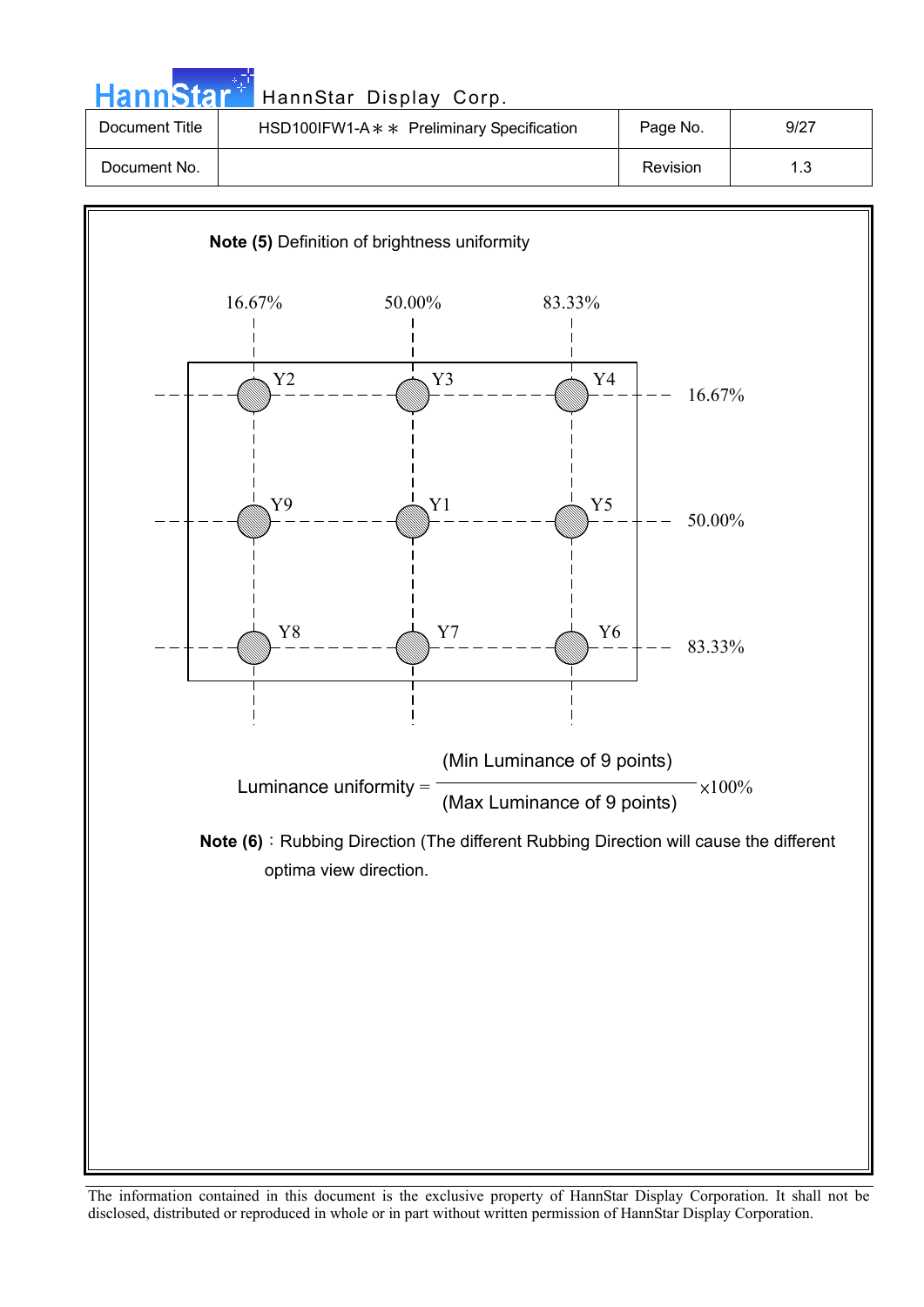| HannStar <sup>*</sup> | HannStar Display Corp.                     |          |       |
|-----------------------|--------------------------------------------|----------|-------|
| Document Title        | HSD100IFW1-A * * Preliminary Specification | Page No. | 10/27 |
| Document No.          |                                            | Revision | 1.3   |

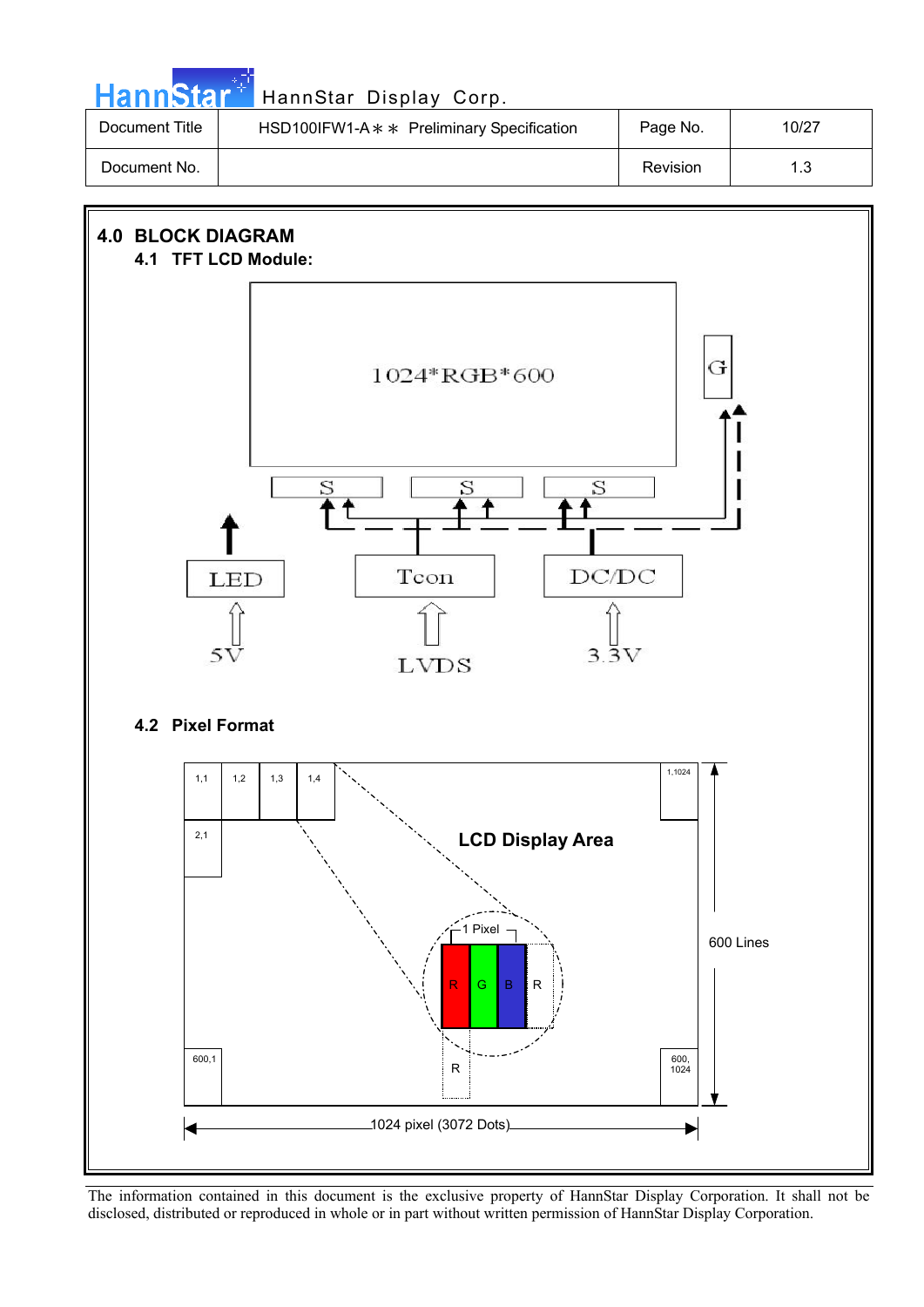

# HannStar<sup>t HannStar Display Corp.</sup>

| Document Title | HSD100IFW1-A * * Preliminary Specification | Page No. | 11/27 |
|----------------|--------------------------------------------|----------|-------|
| Document No.   |                                            | Revision | 19    |

| <b>5.0 INTERFACE PIN CONNECTION</b><br>5.1 TFT LCD Module: |                |                                           |                                                                     |  |
|------------------------------------------------------------|----------------|-------------------------------------------|---------------------------------------------------------------------|--|
|                                                            |                | CN1 (Input signal): LVDS 30PINs PITCH:1mm |                                                                     |  |
|                                                            | Pin No.        | Signal                                    | Description                                                         |  |
|                                                            | 1              | $\operatorname{GND}$                      | Ground                                                              |  |
|                                                            | $\overline{2}$ | <b>VCC</b>                                | 3.3V Power                                                          |  |
|                                                            | 3              | <b>VCC</b>                                | 3.3V Power                                                          |  |
|                                                            | $\overline{4}$ | <b>V EDID</b>                             | 3.3V Power for NB                                                   |  |
|                                                            | 5              | <b>ADJ</b>                                | <b>Adjust for LED brightness</b><br><b>Note</b>                     |  |
|                                                            | 6              | <b>CLK EDID</b>                           | <b>EDID Clock for NB</b>                                            |  |
|                                                            | 7              | <b>DATA EDID</b>                          | <b>EDID Data for NB</b>                                             |  |
|                                                            | 8              | RXIN0-                                    | channel0-<br>LVDS Signal -                                          |  |
|                                                            | 9              | RXIN0+                                    | channel0+<br>LVDS Signal+                                           |  |
|                                                            | 10             | <b>GND</b>                                | Ground                                                              |  |
|                                                            | 11             | RXIN1-                                    | Data Input<br>channel1-                                             |  |
|                                                            | 12             | $RXIN1+$                                  | channel1+<br>Data Input                                             |  |
|                                                            | 13             | <b>GND</b>                                | Ground                                                              |  |
|                                                            | 14             | RXIN2-                                    | channel2-<br>Data Input                                             |  |
|                                                            | 15             | RXIN2+                                    | channel <sub>2+</sub><br>Data Input                                 |  |
|                                                            | 16             | <b>GND</b>                                | Ground                                                              |  |
|                                                            | 17             | <b>RXCLKIN-</b>                           | CLK-<br>Data Input                                                  |  |
|                                                            | 18             | RXCLKIN+                                  | $CLK+$<br>Data Input                                                |  |
|                                                            | 19             | <b>GND</b>                                | Ground                                                              |  |
|                                                            | 20             | NC                                        | channel3-<br>NC for RXIN3-                                          |  |
|                                                            | 21             | NC                                        | channel3+<br>NC for RXIN3+                                          |  |
|                                                            | 22             | <b>GND</b>                                | Ground                                                              |  |
|                                                            | 23             | <b>GND</b>                                | Ground                                                              |  |
|                                                            | 24             | <b>VLED</b>                               | <b>LED Power 5V</b>                                                 |  |
|                                                            | 25             | <b>VLED</b>                               | <b>LED Power 5V</b>                                                 |  |
|                                                            | 26             | <b>VLED</b>                               | <b>LED Power 5V</b>                                                 |  |
|                                                            | 27             | N <sub>C</sub>                            |                                                                     |  |
|                                                            | 28             | NC                                        |                                                                     |  |
|                                                            | 29             | NC                                        |                                                                     |  |
|                                                            | 30             | NC                                        |                                                                     |  |
|                                                            |                |                                           | Note: The brightness of LCD panel could be changed by adjusting ADJ |  |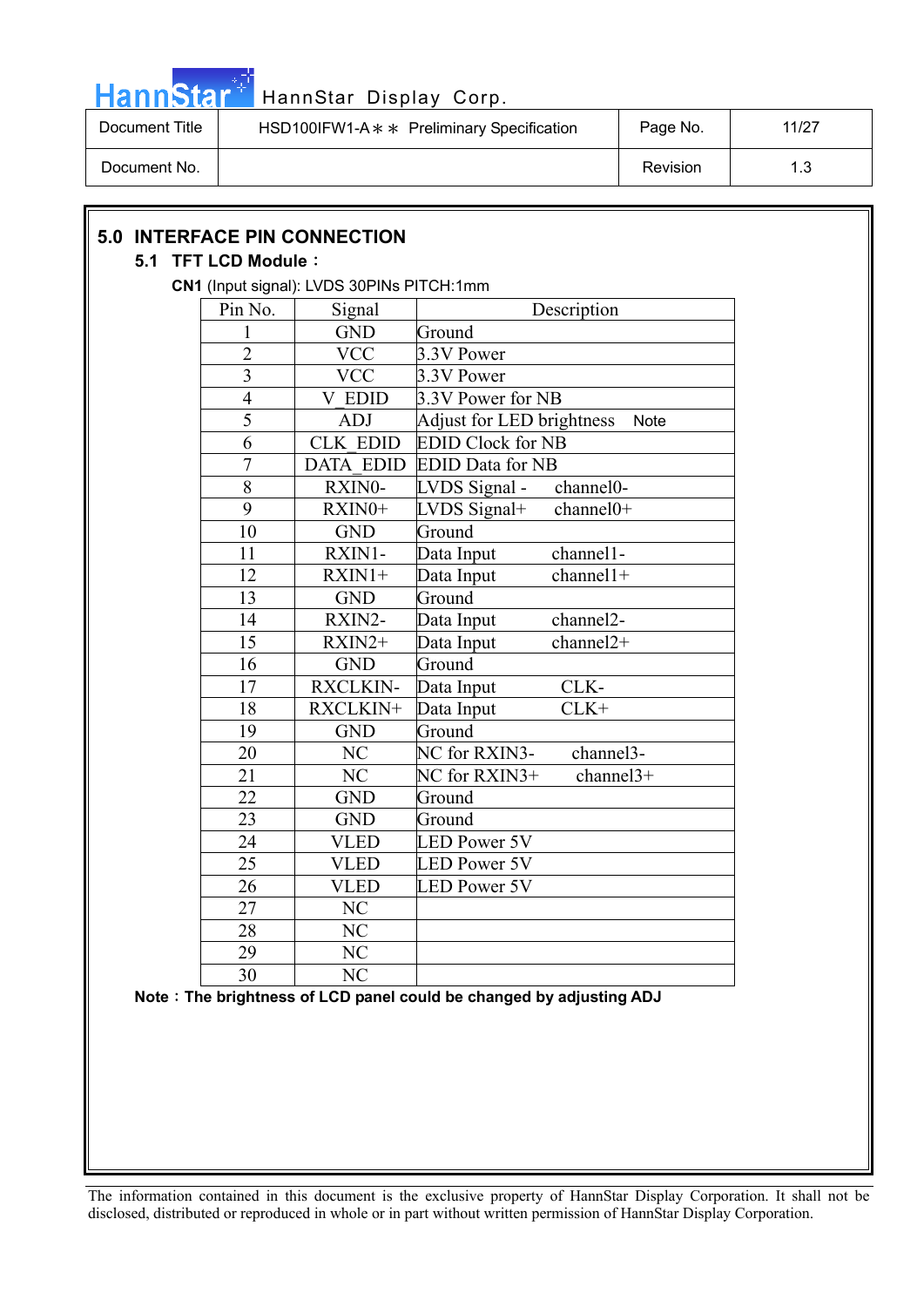| <b>HannStar</b> <sup>+1</sup> | HannStar Display Corp.                     |          |       |
|-------------------------------|--------------------------------------------|----------|-------|
| Document Title                | HSD100IFW1-A * * Preliminary Specification | Page No. | 12/27 |
| Document No.                  |                                            | Revision | 1.3   |
|                               |                                            |          |       |
|                               |                                            |          |       |

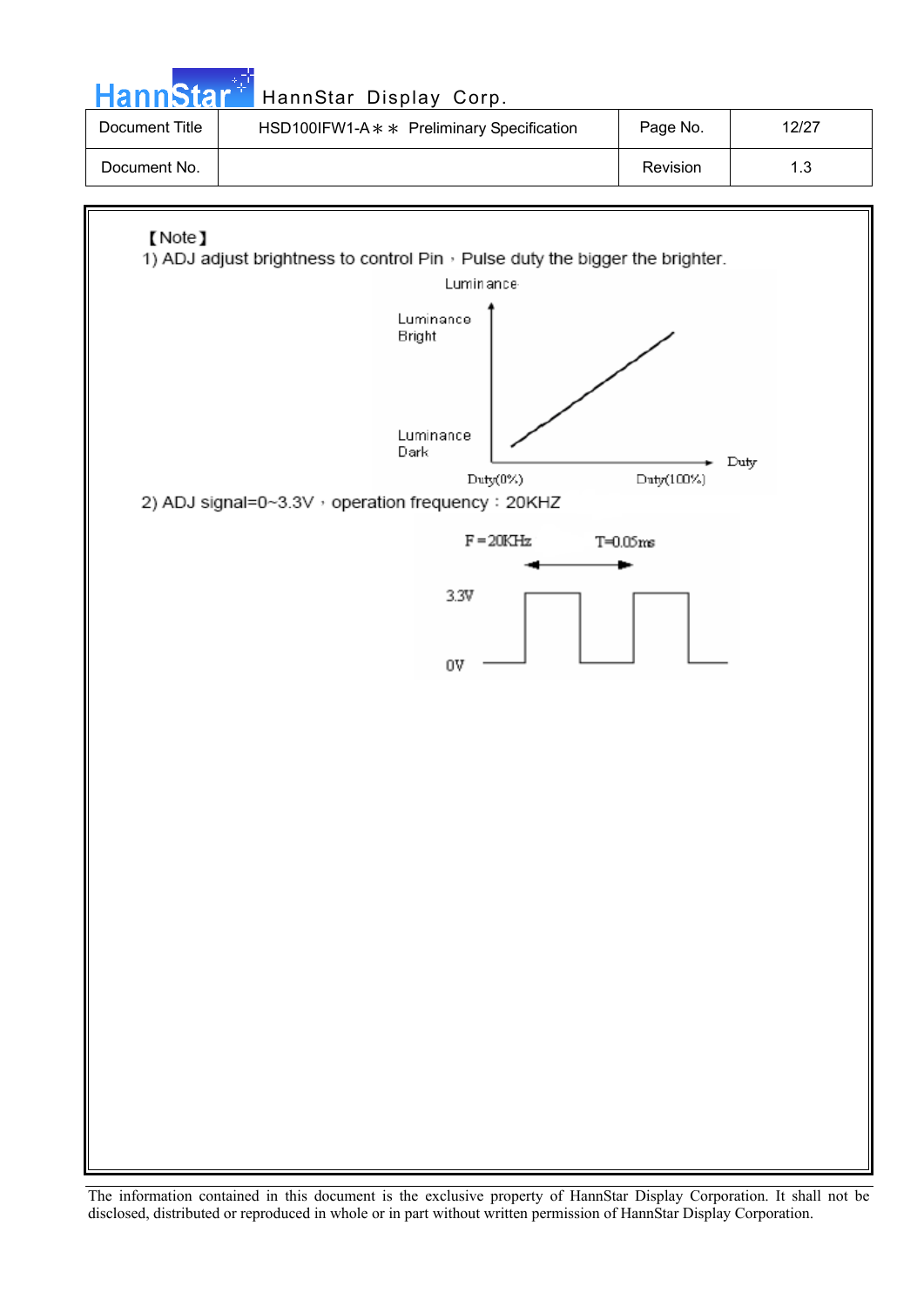

## HannStar<sup>#T</sup> HannStar Display Corp.

| Document Title | HSD100IFW1-A * * Preliminary Specification | Page No. | 13/27 |
|----------------|--------------------------------------------|----------|-------|
| Document No.   |                                            | Revision |       |

## **6.0 ELECTRICAL CHARACTERISTICS 6.1 TFT LCD Module**

## Item Symbol Min. Typ. Max. Unit Note  $DV_{DD}$  3.0 3.3 3.6 V  $V_{GH}$  | - | 15.5 | - | V  $\begin{array}{|c|c|c|c|c|}\n\hline\n\text{Supply Voltage} & & & \text{VGL} & - & -6.8 & - & \text{V} \\
\hline\n\end{array}$ AV<sub>DD</sub> - 11 - V VCOM V<sub>CAC</sub> - 5.5 - VP-P AC component  $V_{\text{CDC}}$  | - | - | V | DC component, (1) Input signal  $\begin{vmatrix} V_{iH} & 0.7 \text{ D}V_{DD} & - & \text{D}V_{DD} \end{vmatrix}$  V voltage  $V_{iL}$  0 - 0.3 DV<sub>DD</sub> V  $\begin{vmatrix} 1_{\text{DD}} & | & - & | & \end{vmatrix}$  -  $\begin{vmatrix} 1_{\text{DD}} & | & 1_{\text{DD}} \\ 1_{\text{DD}} & | & - \end{vmatrix}$  uA  $\begin{vmatrix} 1_{\text{DD}} & | & -3.3 \end{vmatrix}$  $I_{ADD}$  -  $\vert$  -  $\vert$  -  $\vert$  mA  $\vert$  AV<sub>DD</sub>=11V(Black)  $I_{GH}$  -  $\vert$  -  $\vert$  -  $\vert$  uA  $\vert$  VGH=15.5V Current of power supply IGL - - uA VGL=-6.8V

**Note (1)**: The brightness of LCD panel could be changed by adjusting ADJ.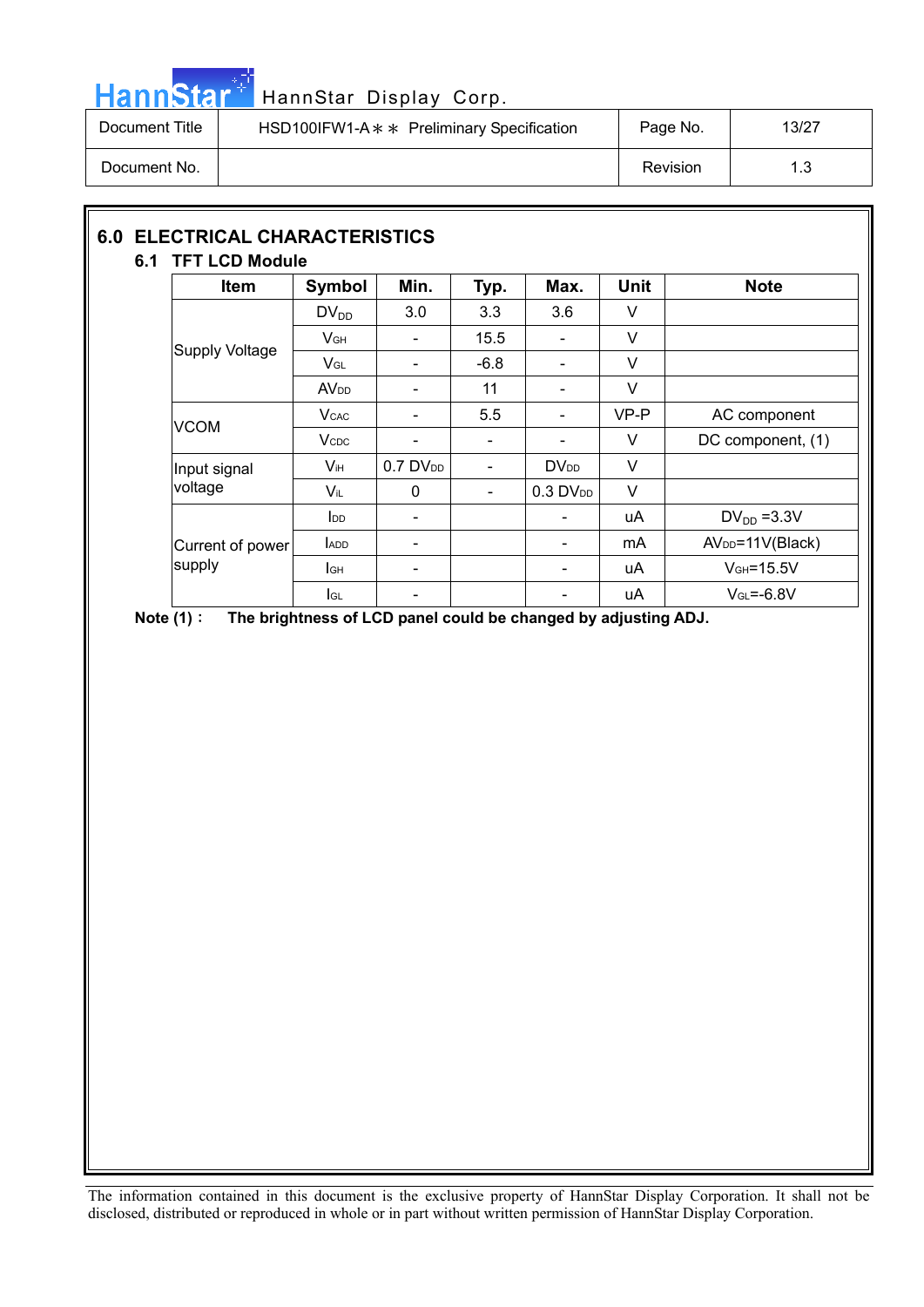| <b>HannStar</b> | HannStar Display Corp.                     |                 |       |
|-----------------|--------------------------------------------|-----------------|-------|
| Document Title  | HSD100IFW1-A * * Preliminary Specification | Page No.        | 14/27 |
| Document No.    |                                            | <b>Revision</b> | 1.3   |

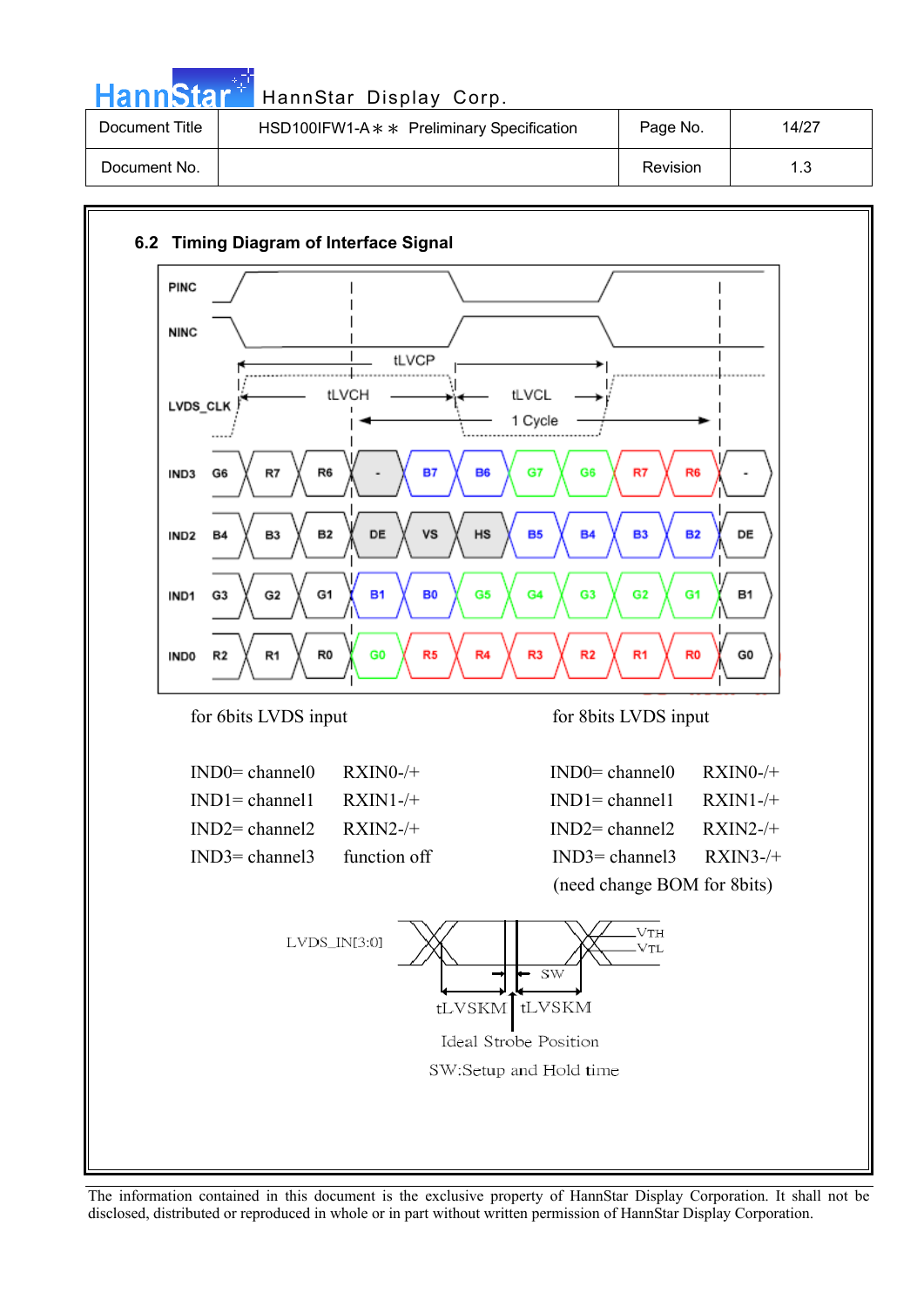|                | HannStar <sup>#</sup> HannStar Display Corp. |  |
|----------------|----------------------------------------------|--|
| Document Title | HSD100IFW1-A∗∗ Preliminary Specificati       |  |

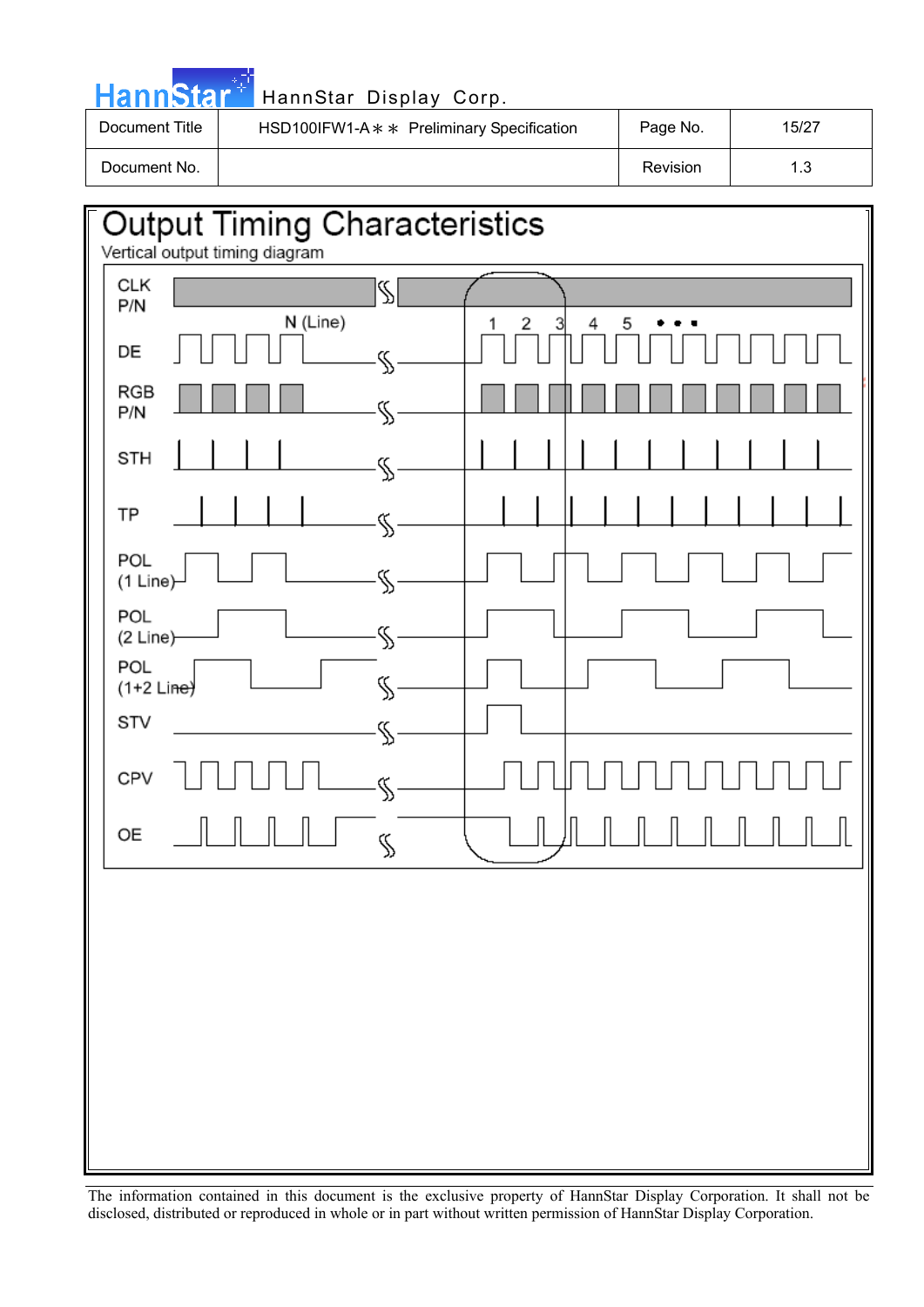| <b>HannStar</b> * | HannStar Display Corp.                     |          |       |
|-------------------|--------------------------------------------|----------|-------|
| Document Title    | HSD100IFW1-A * * Preliminary Specification | Page No. | 16/27 |
| Document No.      |                                            | Revision | 1.3   |

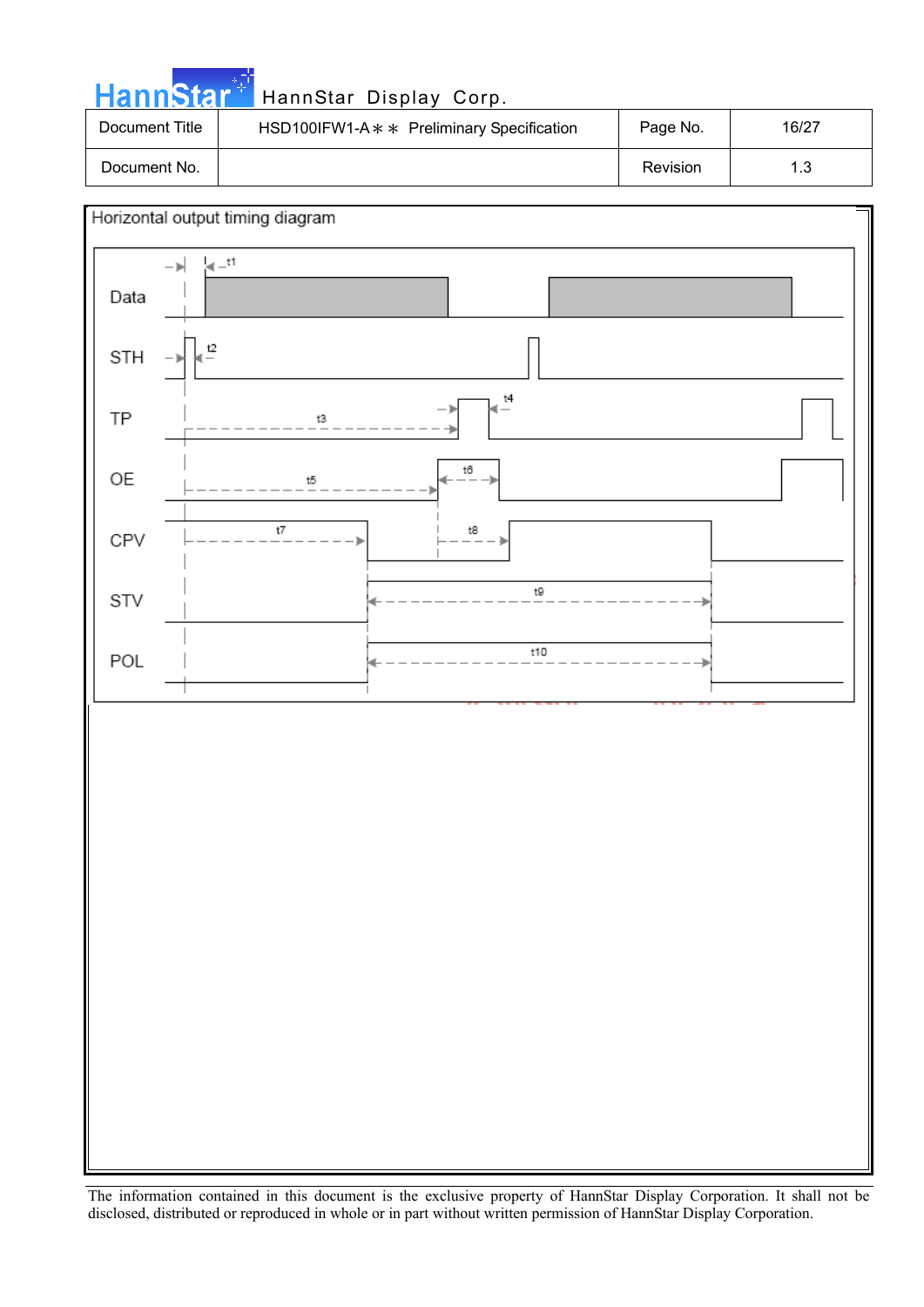| HannStar <sup>*</sup> | HannStar Display Corp.                     |          |       |
|-----------------------|--------------------------------------------|----------|-------|
| Document Title        | HSD100IFW1-A * * Preliminary Specification | Page No. | 17/27 |
| Document No.          |                                            | Revision | 1.3   |

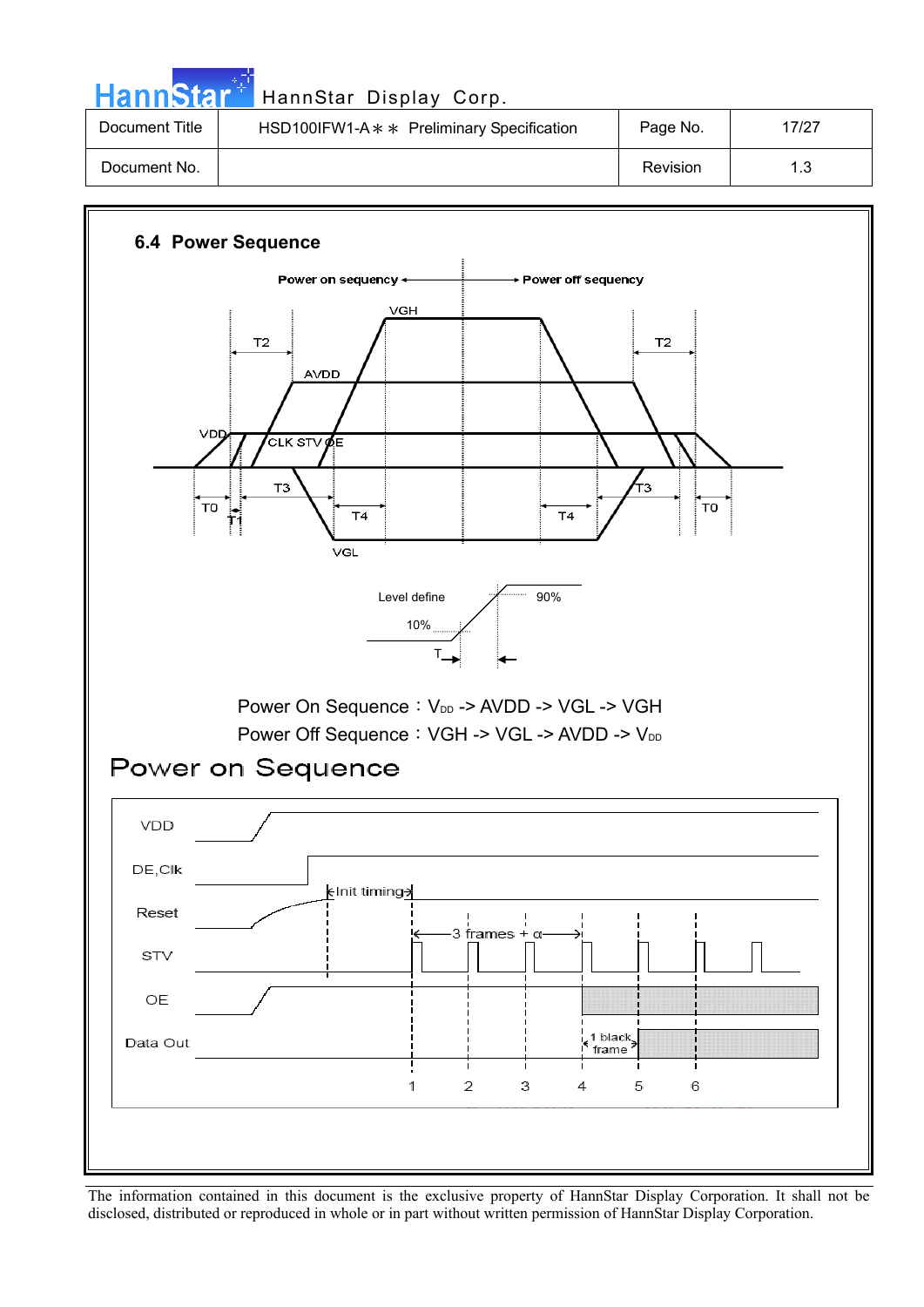| . . |  | <u>annstar</u> |  |
|-----|--|----------------|--|

## HannStar Display Corp.

| Document Title | HSD100IFW1-A $*$ Preliminary Specification | Page No. | 18/27 |
|----------------|--------------------------------------------|----------|-------|
| Document No.   |                                            | Revision |       |

| No. | <b>Item</b>                                       | <b>Conditions</b>                                                                                                              | <b>Remark</b>                    |
|-----|---------------------------------------------------|--------------------------------------------------------------------------------------------------------------------------------|----------------------------------|
|     | High Temperature Storage                          | Ta=+80 $\degree$ C, 240hrs                                                                                                     |                                  |
|     | 2 Low Temperature Storage                         | Ta= $-30^{\circ}$ C, 240hrs                                                                                                    |                                  |
| 3   | <b>High Temperature Operation</b>                 | Ta=+70 $\mathrm{^{\circ}C}$ , 240hrs                                                                                           |                                  |
| 4   | Low Temperature Operation                         | Ta= $-20^{\circ}$ C, 240hrs                                                                                                    |                                  |
| 5   | High Temperature and High Humidity<br>(operation) | Ta=+60°C, 90%RH, 240hrs                                                                                                        |                                  |
| 6   | Thermal Cycling Test (non operation)              | $-30^{\circ}$ C(30min) $\rightarrow +80^{\circ}$ C(30min), 200 cycles                                                          |                                  |
|     | Electrostatic Discharge                           | $\pm 200V, 200pF(0\Omega)$ 1 time/each terminal                                                                                |                                  |
| 8   | Vibration                                         | 1.Random:<br>1.04G, 10~500Hz, X/Y/Z,<br>30min/each direction<br>2.Sweep sine:<br>1.5G, 5~500Hz, X/Y/Z,<br>30min/each direction |                                  |
| 9   | Shock                                             | 100G, 6ms, ±X, ±Y, ±Z<br>3 time for each direction                                                                             | JIS C7021, A-10<br>(Condition A) |
|     | 10 Vibration (with carton)                        | Random:<br>1.04G, 10~500Hz, X/Y/Z<br>45min/each direction<br>Fixed:<br>1.5G, 5Hz, X/Y/Z<br>45min/each direction                |                                  |
|     | 11 Drop (with carton)                             | Height: 60 cm<br>1 corner, 3 edges, 6 surfaces                                                                                 | <b>JIS Z0202</b><br>(1)          |

 Note: There is no display function NG issue occurred, all the cosmetic specification is judged before the reliability stress.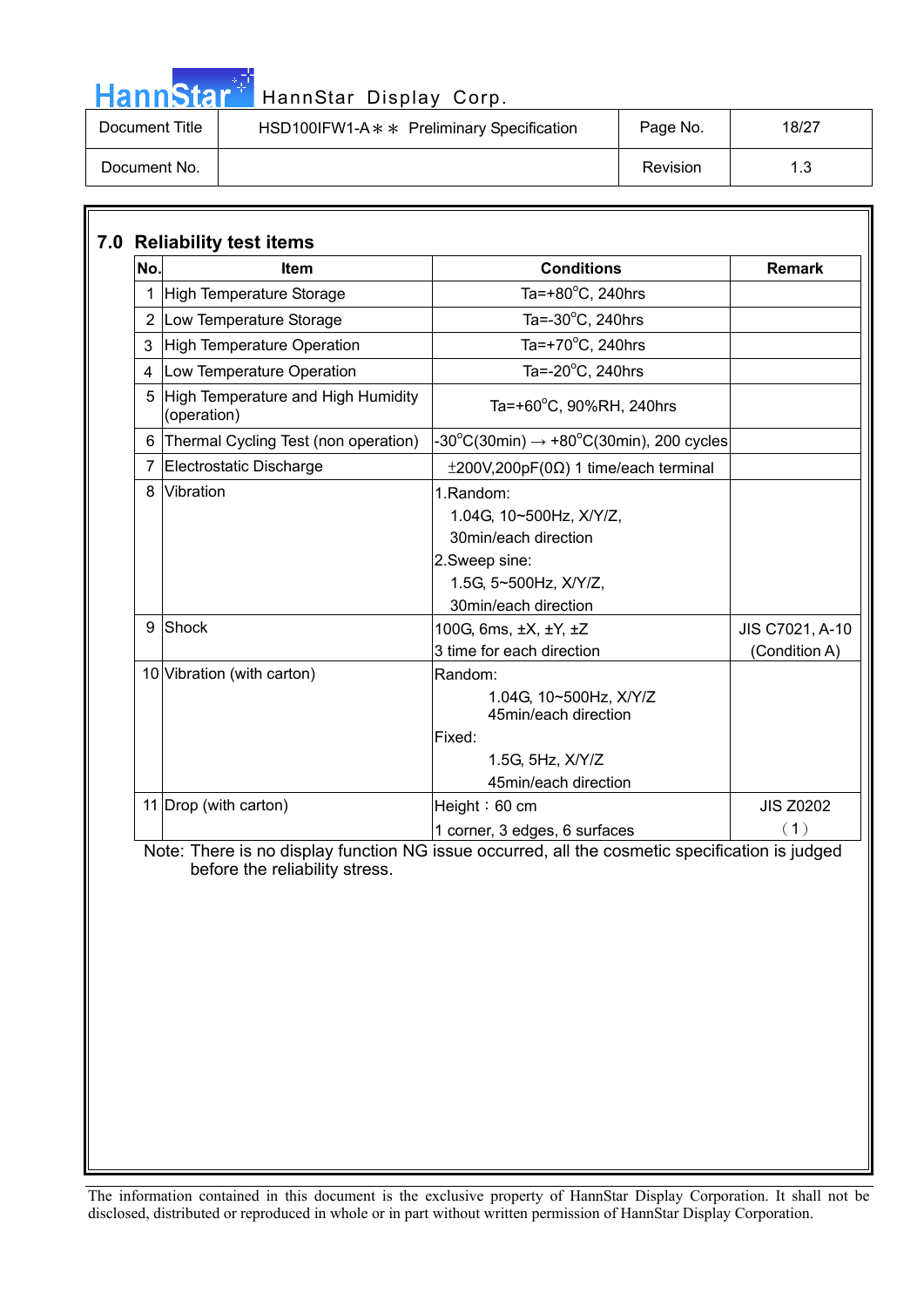| <b>HannStar</b> <sup>*</sup> | HannStar Display Corp.                     |          |       |
|------------------------------|--------------------------------------------|----------|-------|
| Document Title               | HSD100IFW1-A * * Preliminary Specification | Page No. | 19/27 |
|                              |                                            |          |       |

الوالي

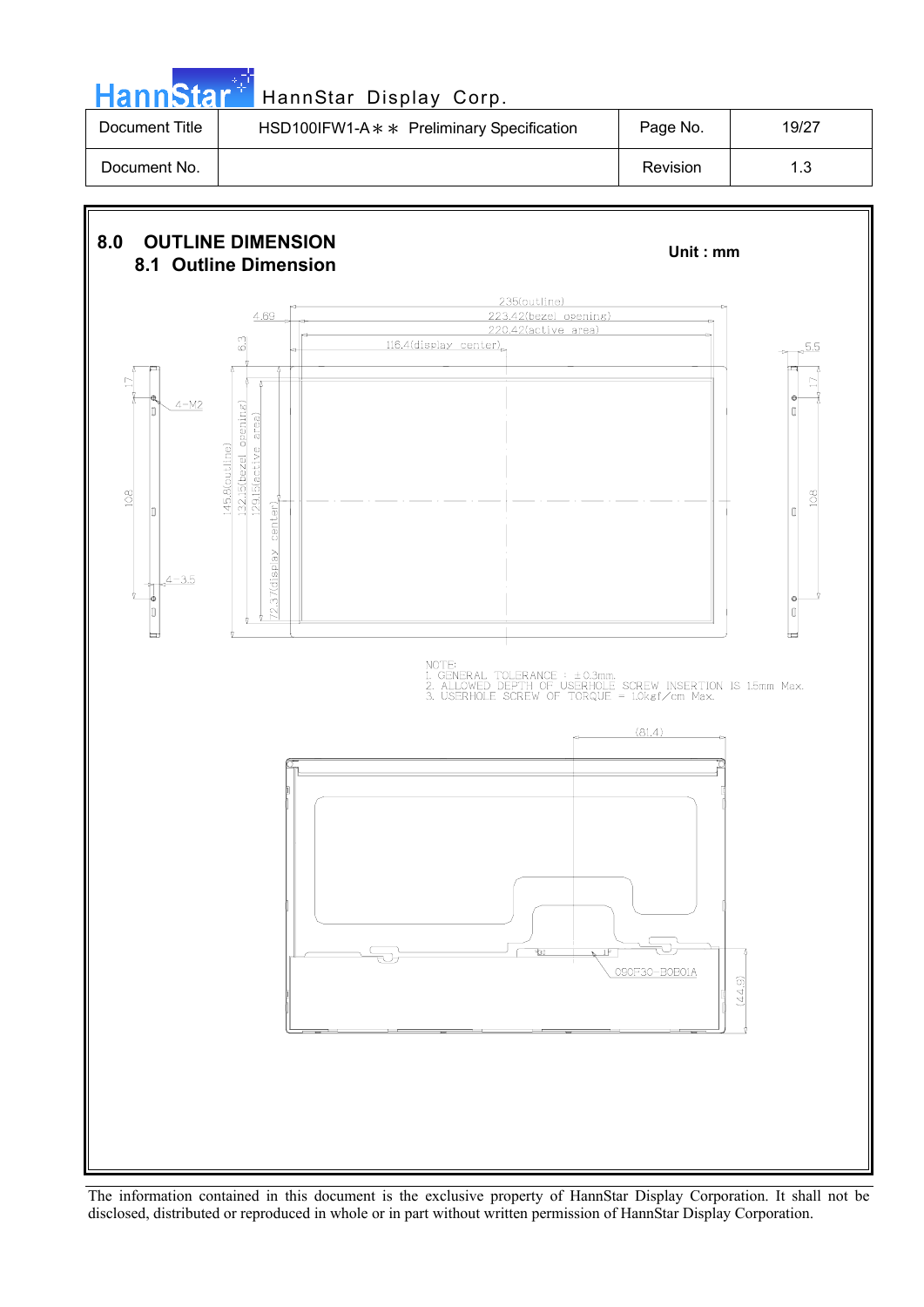|  |  | <b>HannStar</b> |  |
|--|--|-----------------|--|
|  |  |                 |  |
|  |  |                 |  |

## HannStar Display Corp.

| Document Title | HSD100IFW1-A * * Preliminary Specification | Page No. | 20/27 |
|----------------|--------------------------------------------|----------|-------|
| Document No.   |                                            | Revision |       |



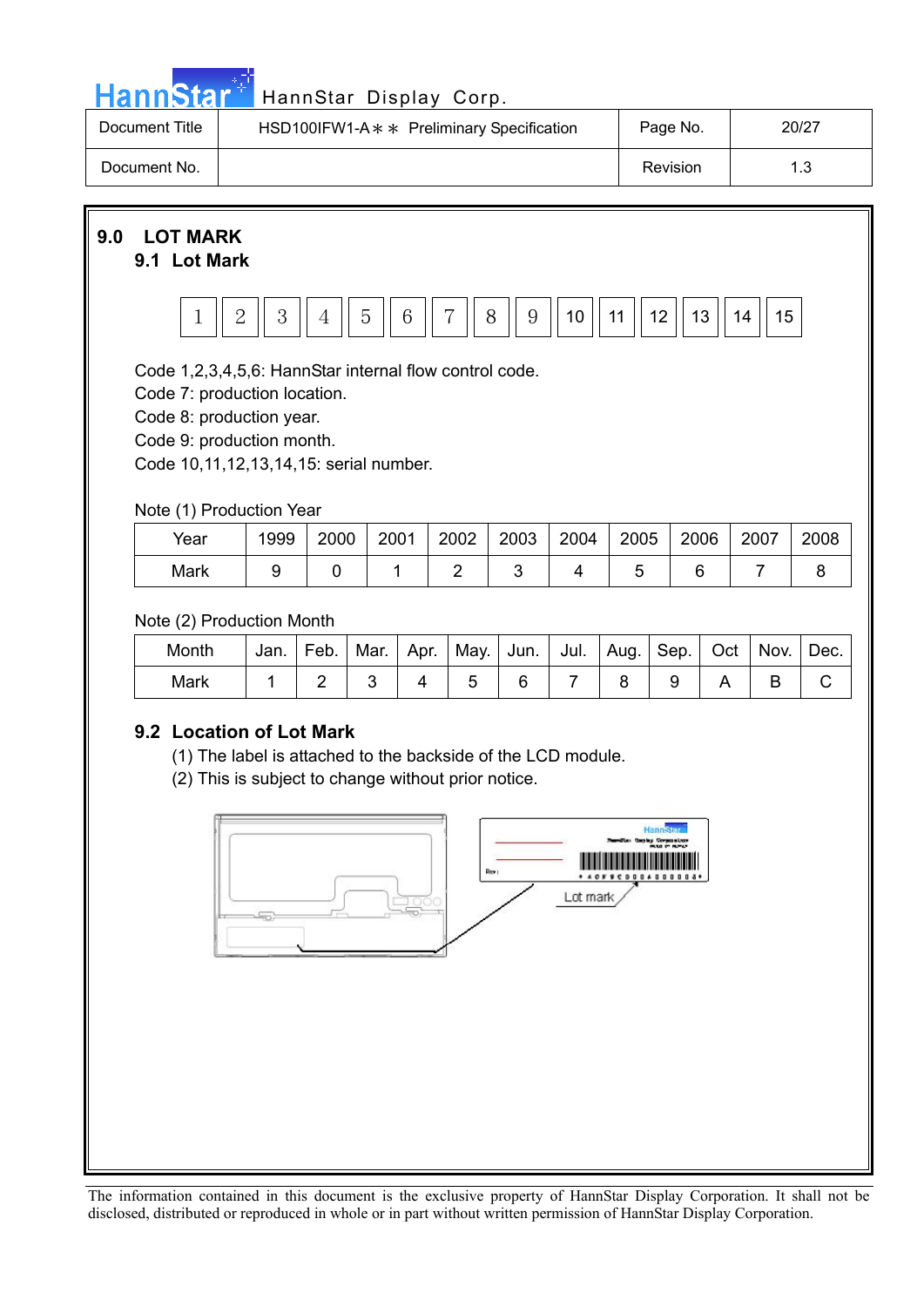

## HannStar<sup>#T</sup> HannStar Display Corp.

| Document Title | HSD100IFW1-A * * Preliminary Specification | Page No. | 21/27 |
|----------------|--------------------------------------------|----------|-------|
| Document No.   |                                            | Revision |       |

## **10.0 PACKAGE SPECIFICATION**

## **10.1 Packing form**

- (1) Package quantity in one carton: 30 pieces.
- (2) Carton size:  $460±3$  mm $\times361±3$  mm $\times321±3$  mm.
- (3) For domestic transportation only.

## **10.2 Packing assembly drawings**

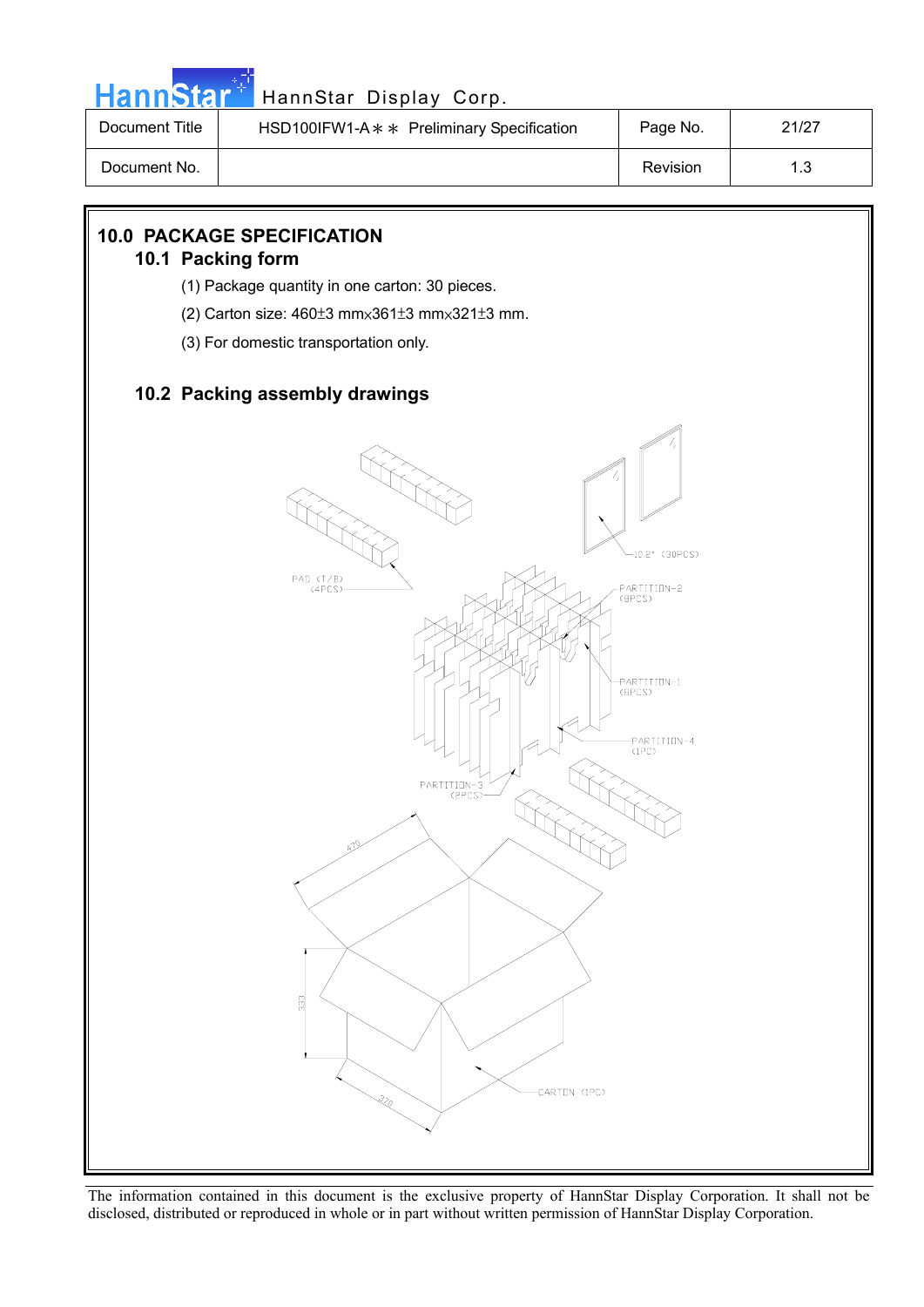

## HannStar<sup>47</sup> HannStar Display Corp.

| Document Title | HSD100IFW1-A * * Preliminary Specification | Page No. | 22/27 |
|----------------|--------------------------------------------|----------|-------|
| Document No.   |                                            | Revision |       |

## **11.0 GENERAL PRECAUTION**

## **11.1 Use Restriction**

This product is not authorized for use in life supporting systems, aircraft navigation control systems, military systems and any other application where performance failure could be life-threatening or otherwise catastrophic.

## **11.2 Disassembling or Modification**

Do not disassemble or modify the module. It may damage sensitive parts inside LCD module, and may cause scratches or dust on the display. HannStar does not warrant the module, if customers disassemble or modify the module.

## **11.3 Breakage of LCD Panel**

- 11.3.1.If LCD panel is broken and liquid crystal spills out, do not ingest or inhale liquid crystal, and do not contact liquid crystal with skin.
- 11.3.2. If liquid crystal contacts mouth or eyes, rinse out with water immediately.
- 11.3.3. If liquid crystal contacts skin or cloths, wash it off immediately with alcohol and rinse thoroughly with water.
- 11.3.4. Handle carefully with chips of glass that may cause injury, when the glass is broken.

## **11.4 Electric Shock**

- 11.4.1. Disconnect power supply before handling LCD module.
- 11.4.2. Do not pull or fold the LED cable.
- 11.4.3. Do not touch the parts inside LCD modules and the fluorescent LED's connector or cables in order to prevent electric shock.

## **11.5 Absolute Maximum Ratings and Power Protection Circuit**

- 11.5.1. Do not exceed the absolute maximum rating values, such as the supply voltage variation, input voltage variation, variation in parts' parameters, environmental temperature, etc., otherwise LCD module may be damaged.
- 11.5.2. Please do not leave LCD module in the environment of high humidity and high temperature for a long time.
- 11.5.3. It's recommended to employ protection circuit for power supply.

## **11.6 Operation**

- 11.6.1 Do not touch, push or rub the polarizer with anything harder than HB pencil lead.
- 11.6.2 Use fingerstalls of soft gloves in order to keep clean display quality, when persons handle the LCD module for incoming inspection or assembly.
- 11.6.3 When the surface is dusty, please wipe gently with absorbent cotton or other soft material.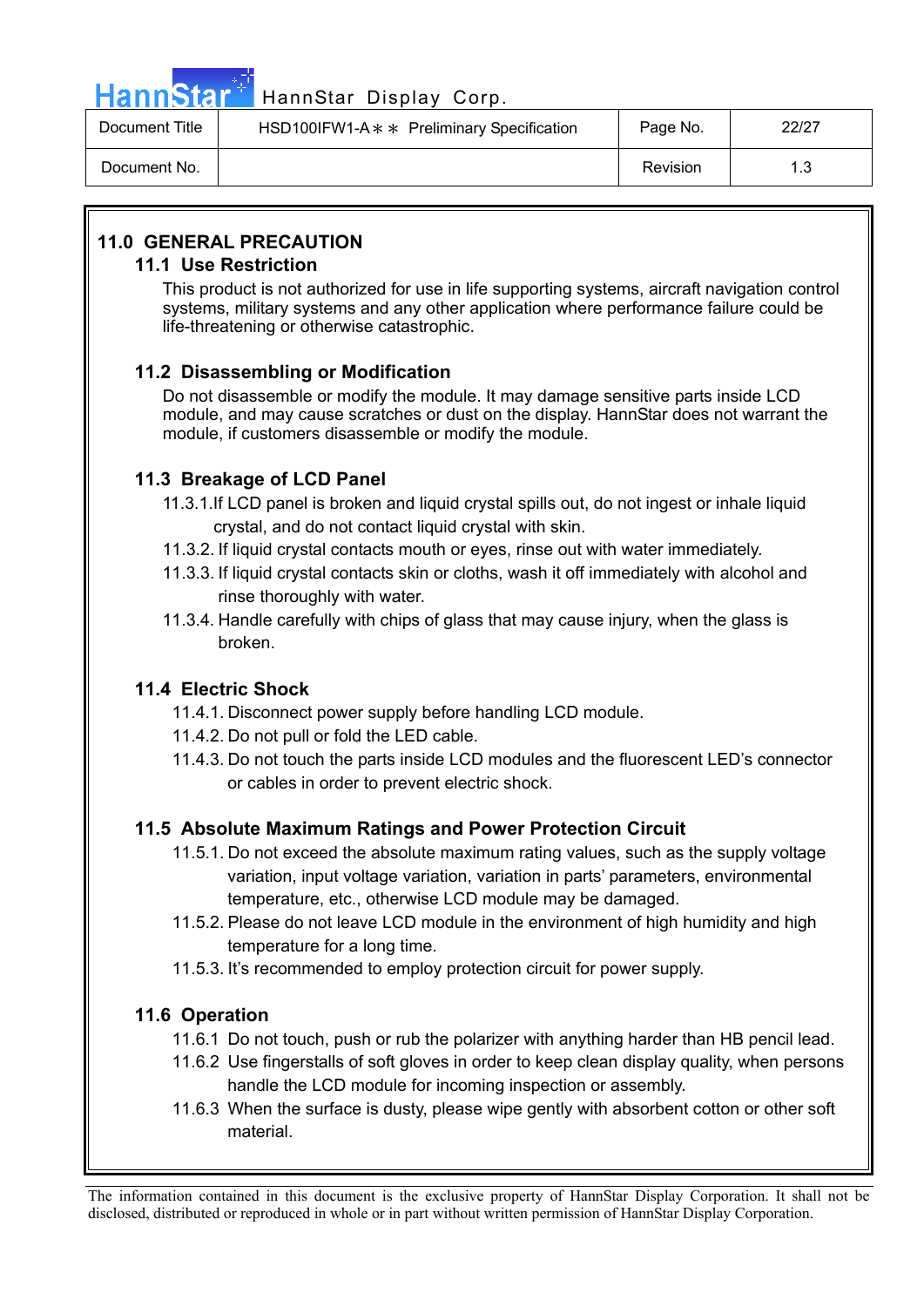Hann Star<sup>4</sup> HannStar Display Corp.

| Document Title | HSD100IFW1-A * * Preliminary Specification | Page No. | 23/27      |
|----------------|--------------------------------------------|----------|------------|
| Document No.   |                                            | Revision | 12<br>ں. ا |

11.6.4 Wipe off saliva or water drops as soon as possible. If saliva or water drops contact

with polarizer for a long time, they may causes deformation or color fading.

11.6.5 When cleaning the adhesives, please use absorbent cotton wetted with a little petroleum benzine or other adequate solvent.

## **11.7 Mechanism**

Please mount LCD module by using mounting holes arranged in four corners tightly.

## **11.8 Static Electricity**

- 11.8.1 Protection film must remove very slowly from the surface of LCD module to prevent from electrostatic occurrence.
- 11.8.2. Because LCD module use CMOS-IC on circuit board and TFT-LCD panel, it is very

 weak to electrostatic discharge. Please be careful with electrostatic discharge. Persons who handle the module should be grounded through adequate methods.

## **11.9 Strong Light Exposure**

The module shall not be exposed under strong light such as direct sunlight. Otherwise, display characteristics may be changed.

## **11.10 Disposal**

When disposing LCD module, obey the local environmental regulations.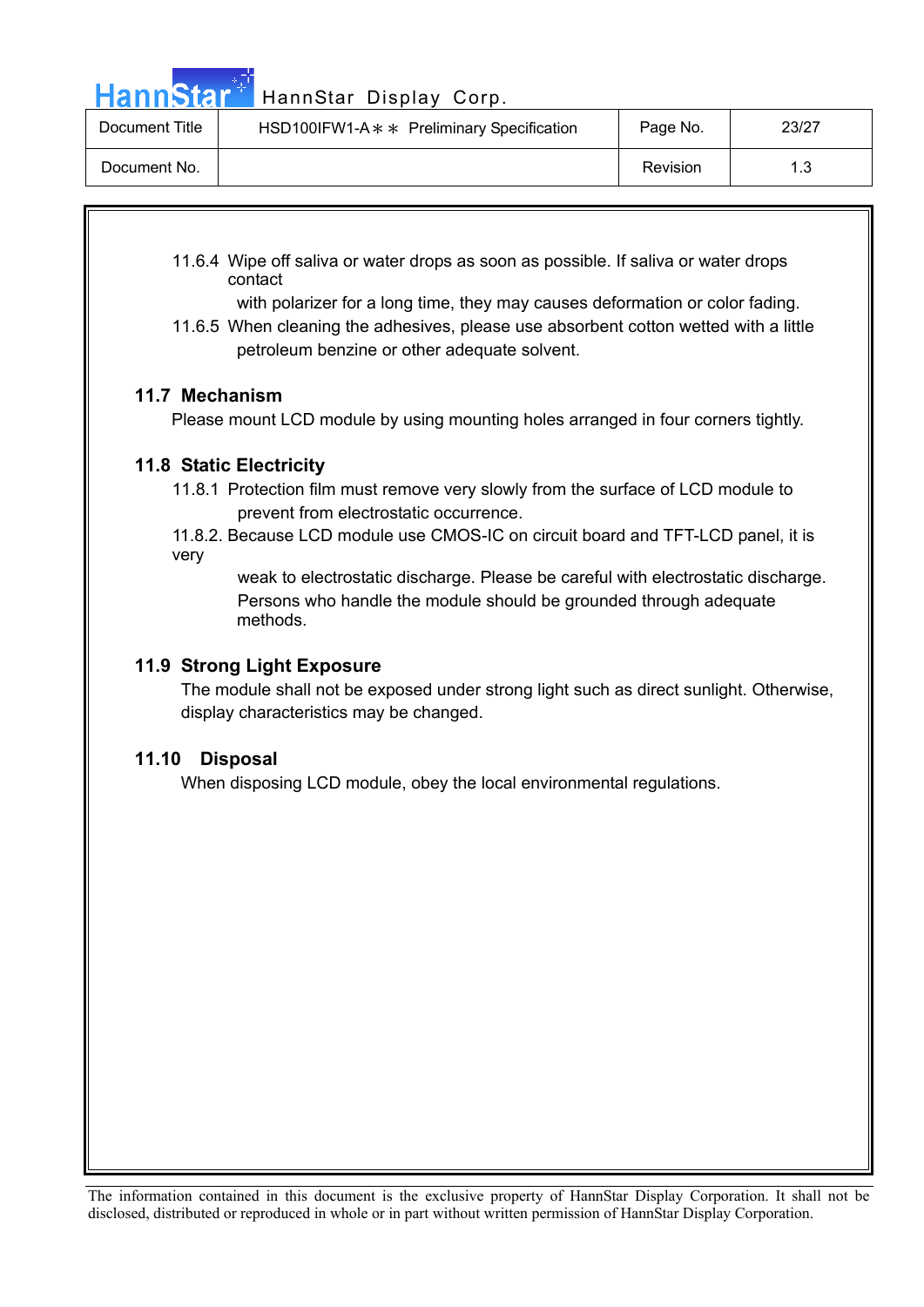| HannStar <sup>*</sup> | HannStar Display Corp.                     |          |       |
|-----------------------|--------------------------------------------|----------|-------|
| Document Title        | HSD100IFW1-A * * Preliminary Specification | Page No. | 24/27 |
| Document No.          |                                            | Revision | 1.3   |

الي بي.<br>مواليد

| Byte#                   | Byte#            | <b>Field Name &amp; Comments</b> | Value | <b>Value</b> | <b>Value</b> |
|-------------------------|------------------|----------------------------------|-------|--------------|--------------|
| $($ Decimal $)$         | (HEX)            |                                  | (HEX) | (BIN)        | (DEC)        |
| $\pmb{0}$               | $\boldsymbol{0}$ |                                  |       |              |              |
| $\mathbf 1$             | $\mathbf{1}$     |                                  |       |              |              |
| $\overline{2}$          | $\overline{2}$   |                                  |       |              |              |
| $\mathfrak{S}$          | $\overline{3}$   |                                  |       |              |              |
| $\overline{\mathbf{4}}$ | $\overline{4}$   |                                  |       |              |              |
| $\overline{5}$          | 5                |                                  |       |              |              |
| 6                       | 6                |                                  |       |              |              |
| $\overline{7}$          | $\tau$           |                                  |       |              |              |
| $\bf 8$                 | $8\,$            |                                  |       |              |              |
| $\boldsymbol{9}$        | 9                |                                  |       |              |              |
| 10                      | 0A               |                                  |       |              |              |
| 11                      | 0B               |                                  |       |              |              |
| 12                      | 0 <sub>C</sub>   |                                  |       |              |              |
| 13                      | 0 <sub>D</sub>   |                                  |       |              |              |
| 14                      | 0E               |                                  |       |              |              |
| 15                      | 0F               |                                  |       |              |              |
| 16                      | 10               |                                  |       |              |              |
| $\overline{17}$         | 11               |                                  |       |              |              |
| 18                      | 12               |                                  |       |              |              |
| 19                      | 13               |                                  |       |              |              |
| 20                      | 14               |                                  |       |              |              |
| 21                      | 15               |                                  |       |              |              |
| 22                      | 16               |                                  |       |              |              |
| 23                      | 17               |                                  |       |              |              |
| 24                      | 18               |                                  |       |              |              |
| 25                      | 19               |                                  |       |              |              |
| 26                      | $1\mathrm{A}$    |                                  |       |              |              |
| 27                      | $1\mathrm{B}$    |                                  |       |              |              |
| 28                      | $1\mathrm{C}$    |                                  |       |              |              |
| 29                      | 1D               |                                  |       |              |              |
| $30\,$                  | 1E               |                                  |       |              |              |
| 31                      | 1F               |                                  |       |              |              |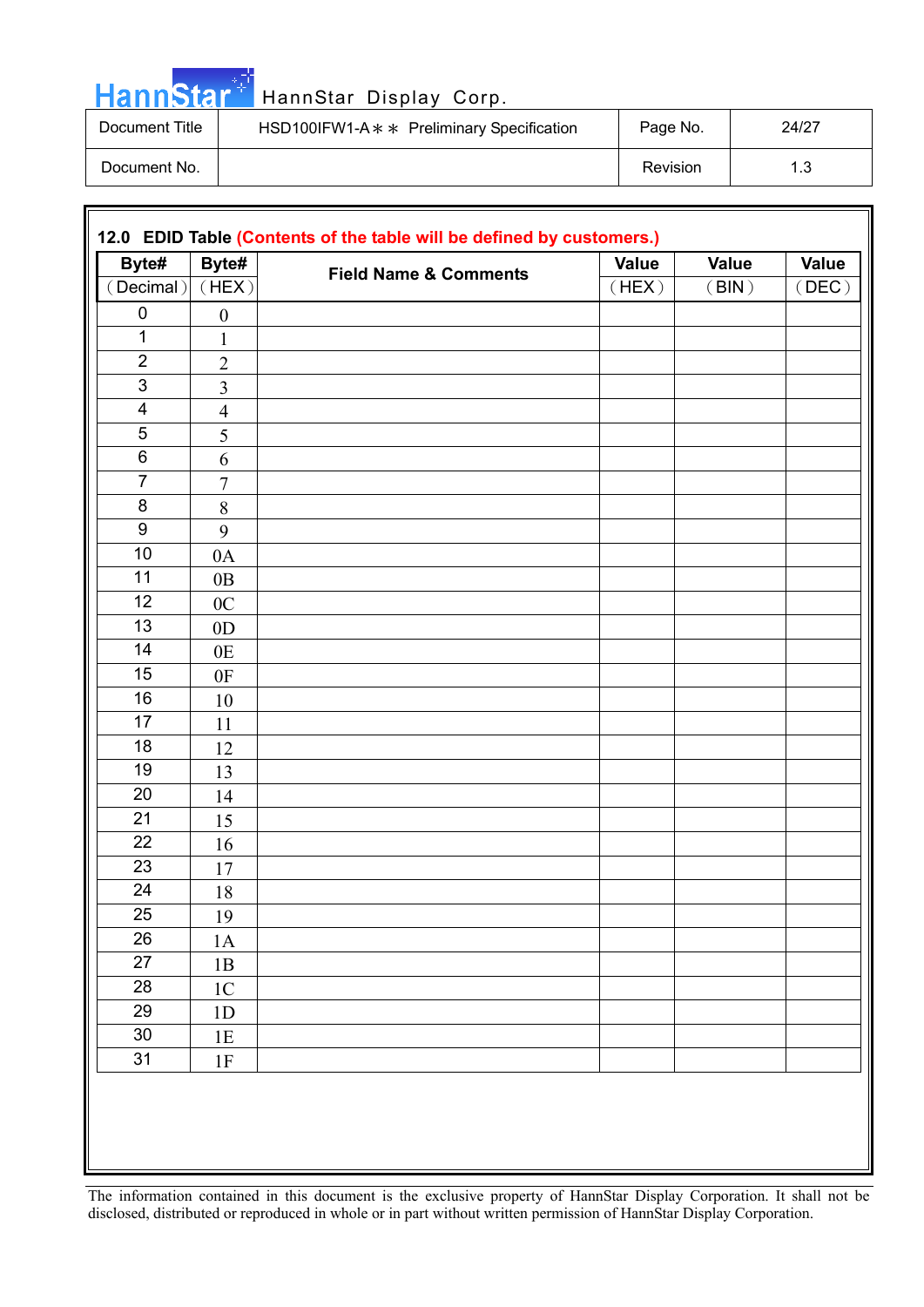| HannStar <sup>*</sup> | HannStar Display Corp.                     |          |       |
|-----------------------|--------------------------------------------|----------|-------|
| Document Title        | HSD100IFW1-A * * Preliminary Specification | Page No. | 25/27 |
| Document No.          |                                            | Revision | 1.3   |

ا است.<br>مواليد

| Byte#<br>Byte#<br><b>Field Name &amp; Comments</b><br>(Decimal)<br>(HEX)<br>(HEX)<br>32<br>20<br>33<br>21<br>34<br>22<br>35<br>23<br>36<br>24<br>37<br>25<br>38<br>26<br>$39\,$<br>27<br>40<br>28<br>41<br>29<br>42<br>2A | <b>Value</b><br>(BIN) | <b>Value</b><br>(DEC) |
|---------------------------------------------------------------------------------------------------------------------------------------------------------------------------------------------------------------------------|-----------------------|-----------------------|
|                                                                                                                                                                                                                           |                       |                       |
|                                                                                                                                                                                                                           |                       |                       |
|                                                                                                                                                                                                                           |                       |                       |
|                                                                                                                                                                                                                           |                       |                       |
|                                                                                                                                                                                                                           |                       |                       |
|                                                                                                                                                                                                                           |                       |                       |
|                                                                                                                                                                                                                           |                       |                       |
|                                                                                                                                                                                                                           |                       |                       |
|                                                                                                                                                                                                                           |                       |                       |
|                                                                                                                                                                                                                           |                       |                       |
|                                                                                                                                                                                                                           |                       |                       |
|                                                                                                                                                                                                                           |                       |                       |
| 43<br>$2\mathrm{B}$                                                                                                                                                                                                       |                       |                       |
| 44<br>2C                                                                                                                                                                                                                  |                       |                       |
| 45<br>2D                                                                                                                                                                                                                  |                       |                       |
| 46<br>2E                                                                                                                                                                                                                  |                       |                       |
| 47<br>2F                                                                                                                                                                                                                  |                       |                       |
| 48<br>$30\,$                                                                                                                                                                                                              |                       |                       |
| 49<br>31                                                                                                                                                                                                                  |                       |                       |
| 50<br>32                                                                                                                                                                                                                  |                       |                       |
| 51<br>33                                                                                                                                                                                                                  |                       |                       |
| 52<br>34                                                                                                                                                                                                                  |                       |                       |
| 53<br>35                                                                                                                                                                                                                  |                       |                       |
| 54<br>36                                                                                                                                                                                                                  |                       |                       |
| 55<br>37                                                                                                                                                                                                                  |                       |                       |
| 56<br>38                                                                                                                                                                                                                  |                       |                       |
| 57<br>39                                                                                                                                                                                                                  |                       |                       |
| 58<br>$3A$                                                                                                                                                                                                                |                       |                       |
| 59<br>$3\mathrm{B}$                                                                                                                                                                                                       |                       |                       |
| 60<br>$3\mathrm{C}$                                                                                                                                                                                                       |                       |                       |
| 61<br>$3D$                                                                                                                                                                                                                |                       |                       |
| 62<br>$3E$                                                                                                                                                                                                                |                       |                       |
| 63<br>$3\mathrm{F}$                                                                                                                                                                                                       |                       |                       |
| 64<br>40                                                                                                                                                                                                                  |                       |                       |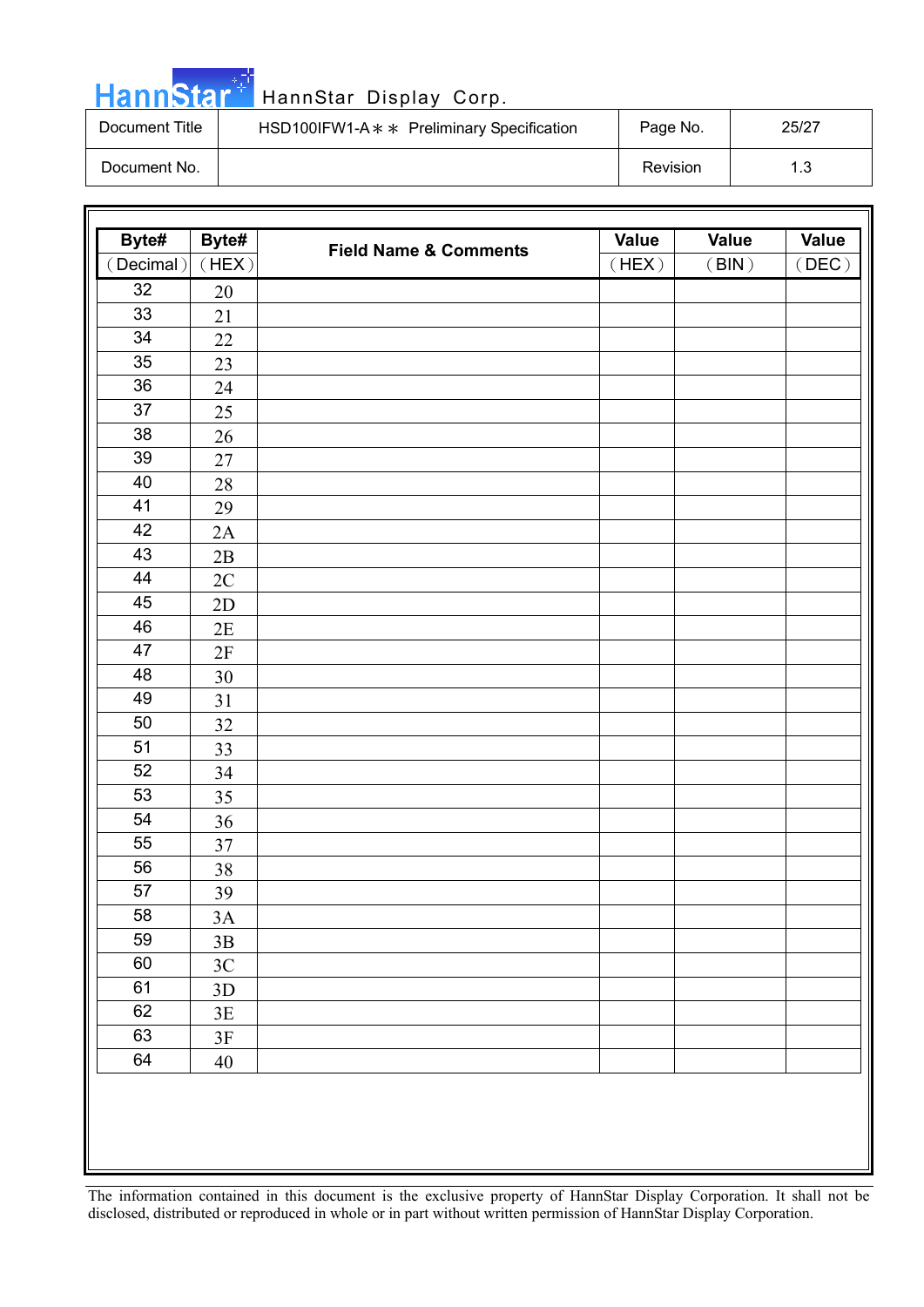| <b>HannStar*</b> | HannStar Display Corp.                     |          |       |
|------------------|--------------------------------------------|----------|-------|
| Document Title   | HSD100IFW1-A * * Preliminary Specification | Page No. | 26/27 |
| Document No.     |                                            | Revision | 1.3   |

والوارد

| Byte#     | Byte#         |                                  | <b>Value</b> | <b>Value</b>                   | <b>Value</b> |
|-----------|---------------|----------------------------------|--------------|--------------------------------|--------------|
| (Decimal) | (HEX)         | <b>Field Name &amp; Comments</b> | (HEX)        | $\left(\, \text{BIN}\,\right)$ | (DEC)        |
| 65        | 41            |                                  |              |                                |              |
| 66        | 42            |                                  |              |                                |              |
| 67        | 43            |                                  |              |                                |              |
| 68        | 44            |                                  |              |                                |              |
| 69        | 45            |                                  |              |                                |              |
| 70        | 46            |                                  |              |                                |              |
| $71$      | 47            |                                  |              |                                |              |
| $72\,$    | 48            |                                  |              |                                |              |
| 73        | 49            |                                  |              |                                |              |
| 74        | 4A            |                                  |              |                                |              |
| 75        | 4B            |                                  |              |                                |              |
| 76        | 4C            |                                  |              |                                |              |
| 77        | 4D            |                                  |              |                                |              |
| 78        | 4E            |                                  |              |                                |              |
| 79        | 4F            |                                  |              |                                |              |
| 80        | 50            |                                  |              |                                |              |
| 81        | 51            |                                  |              |                                |              |
| 82        | 52            |                                  |              |                                |              |
| 83        | 53            |                                  |              |                                |              |
| 84        | 54            |                                  |              |                                |              |
| 85        | 55            |                                  |              |                                |              |
| 86        | 56            |                                  |              |                                |              |
| 87        | 57            |                                  |              |                                |              |
| 88        | 58            |                                  |              |                                |              |
| 89        | 59            |                                  |              |                                |              |
| $90\,$    | 5A            |                                  |              |                                |              |
| 91        | $5\mathrm{B}$ |                                  |              |                                |              |
| 92        | $5\mathrm{C}$ |                                  |              |                                |              |
| 93        | $5D$          |                                  |              |                                |              |
| 94        | $5\mathrm{E}$ |                                  |              |                                |              |
| 95        | $5F$          |                                  |              |                                |              |
| 96        | 60            |                                  |              |                                |              |
| 97        | 61            |                                  |              |                                |              |